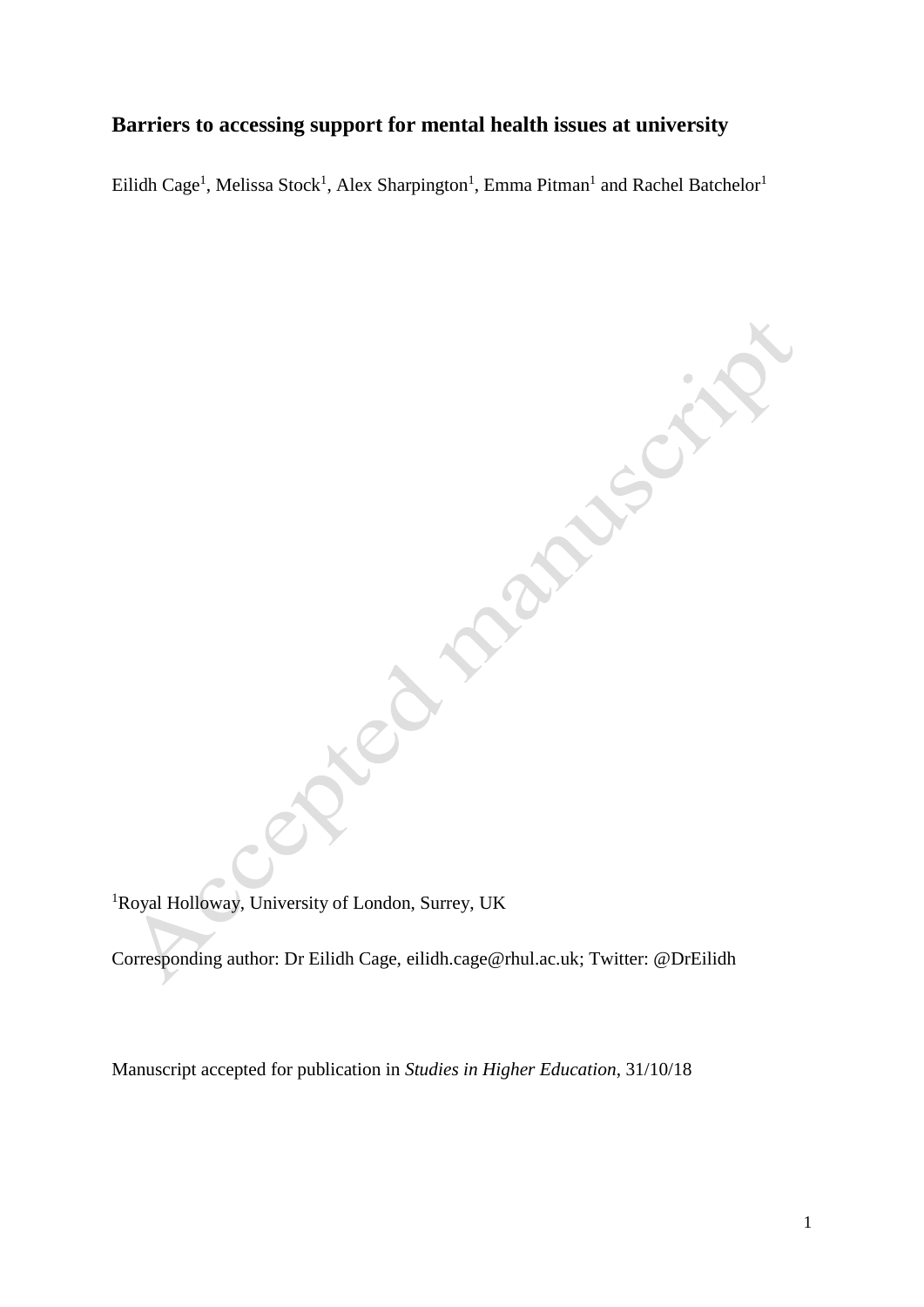#### **Abstract**

Student mental health is an issue of great concern for universities, with rising numbers of mental health problems being reported and students reporting issues with accessing support. The current study, using a participatory research framework, investigated the possible barriers preventing students from accessing support, in terms of help-seeking intentions and actual help-seeking behaviour. Three hundred and seventy-six current UK students completed a questionnaire which measured help-seeking and possible barriers including perceived public stigma, self-stigma, educational impact, disclosure, coping and current mental health symptoms. Findings indicated that selfstigma in particular was a barrier to accessing support. Disclosure, educational impact, previous diagnosis, suspected diagnosis and mental health symptoms also interacted with help-seeking. These findings have implications for universities in tackling the barriers preventing students accessing support for their mental health. Key words: student mental health; student support; barriers; student wellbeing; selfstigma

Words: 6993<br> **Property**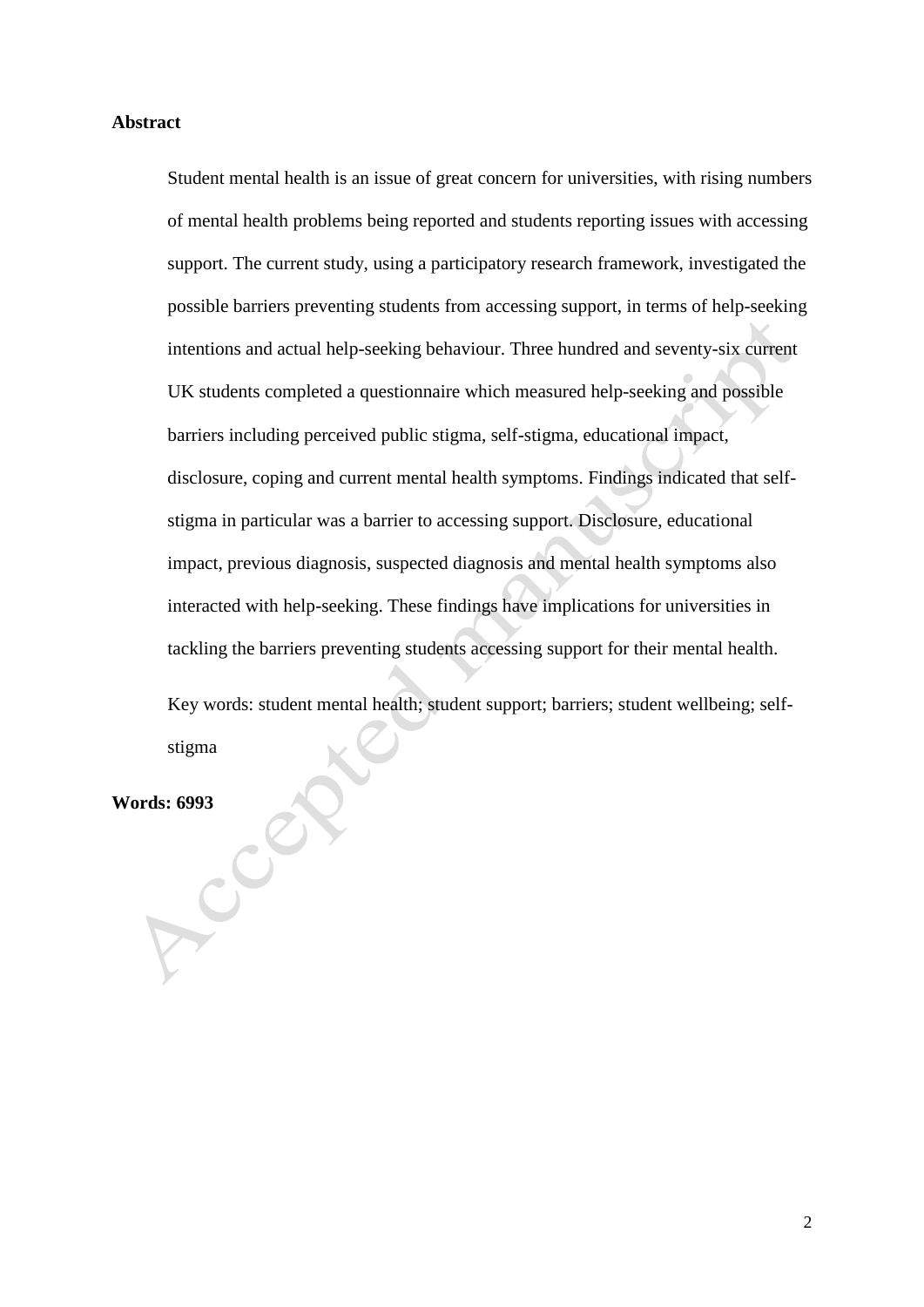Mental health issues in university students is an issue of utmost importance: in the academic year 2016/17, there were 53,045 students with a recorded mental health condition in the UK (Higher Education Statistics Authority 2018). Two percent of first-year students in the UK disclosed a mental health condition in 2015/16, five times that reported in 2006/7 (Thorley 2017). Many students likely experience mental health difficulties, but these go unreported or the students do not utilise support services (Eisenberg, Golberstein and Gollust 2007). University students appear to be at a higher risk of developing mental health problems (Eskin et al. 2016), report that they frequently miss academic commitments due to their mental health (Eisenberg et al. 2007) and those with mental health difficulties are more likely to drop out of university (Thorley 2017). Therefore, it is vital student mental health is understood to ensure students access the necessary support for their needs while at university.

However, students may not access support for their mental health: Rosenthal and Wilson (2008) found that over three quarters of students with significant mental distress did not receive counselling. There may be several barriers preventing students from accessing support, including a lack of available counsellor appointments (Mowbray et al. 2006). Universities with on-campus General Practitioners (GPs) in the U.S. have been criticised for providing minimally adequate treatment for depression (Eisenberg and Chung 2012). A lack of knowledge about available treatments may also play a role, with a third of students not knowing where to access support (NUS-USI 2017). Finally, students may not access support because they do not believe they need treatment, even if they have an elevated risk for suicide (Czyz et al. 2013).

Stigma – how society reacts towards people with mental health difficulties – could also be a barrier to accessing support (Bathje and Pryor 2011). People with mental health conditions are at risk of discrimination, with the label "mentally-ill" associated with negative connotations (Corrigan 2004). In interviews with UK students, Quinn et al. (2009) noted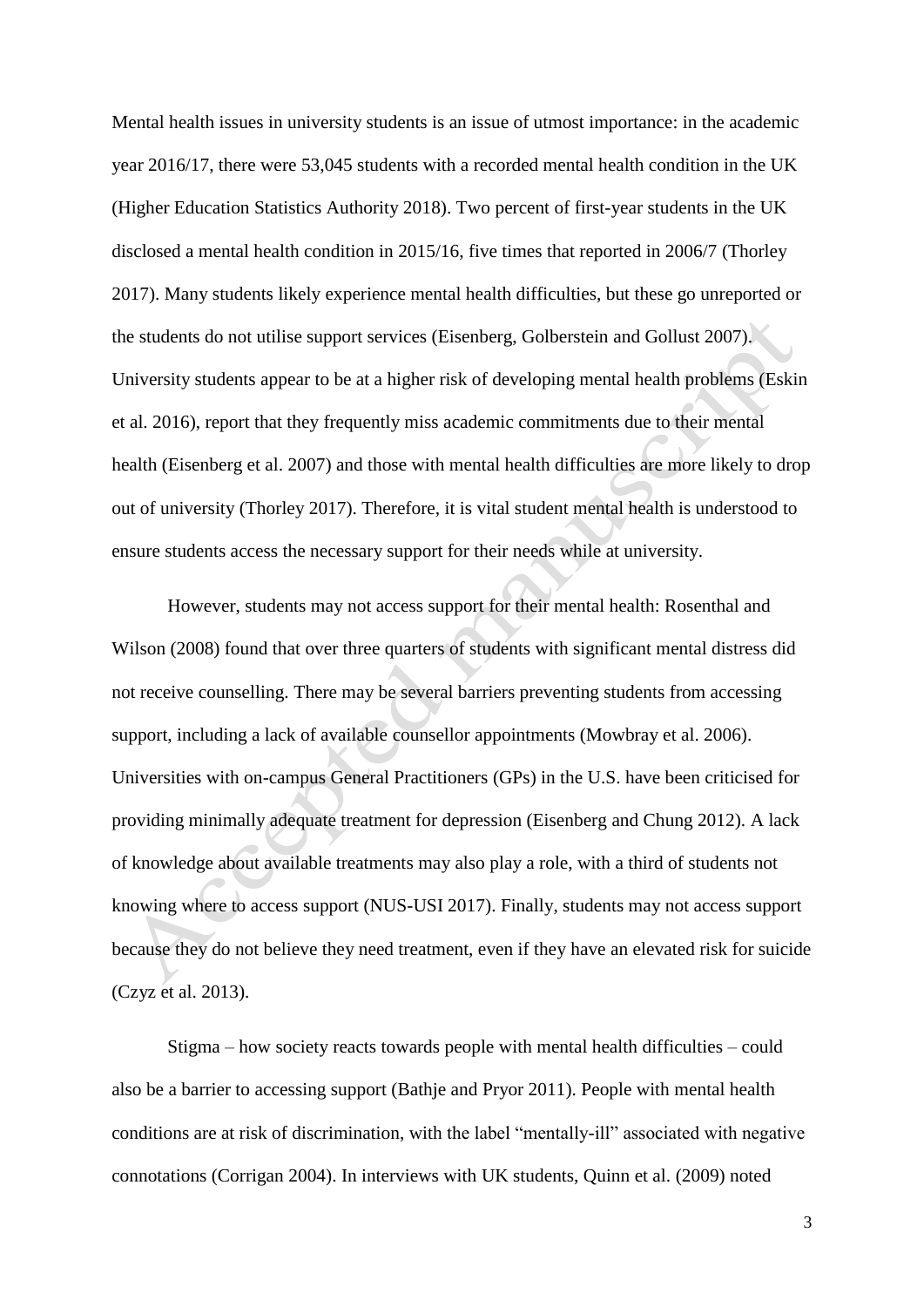reluctance to seek support was linked to perceptions of stigma. The experience of stigma likely exacerbates mental health problems and may prevent people from seeking help (Vidourek et al. 2014). Students may also experience self-stigma - an individual's own internalised attitudes, often adopting the stigmatising public discourse towards their own mental health (Corrigan, Watson and Barr 2006) and self-stigmatising the act of help-seeking (Tucker et al. 2013). Self-stigma and public stigma independently contribute to mental health help-seeking (Bathje and Pryor 2011). In one systematic review, both types of stigma were the biggest barrier to help-seeking for young people (Gulliver, Griffiths and Christensen 2010).

A systematic review conducted by Clement et al. (2015) found stigma was only the fourth most important barrier to help-seeking in the general population. Instead, concerns around disclosing mental health issues was the top barrier. Individuals may differ in their willingness to disclose mental health difficulties due to concerns over shame and embarrassment (Kahn and Hessling 2001). Gulliver et al. (2010) found that concerns around confidentiality after disclosure represented a major source of concern for many young people. An individual may fear that a breach of confidentiality following disclosure may lead to stigma from peers or family (Gulliver et al. 2010). Consequently, this fear may prevent an individual from disclosing their mental health issues to a professional.

The ability to cope with psychological distress must also be considered – it may be that individuals who are good at coping are less likely to seek help. The act of coping – efforts to reduce or prevent stress, harm or threat (Carver and Connor-Smith 2010) – is often vital in determining an individuals' psychological adjustment and well-being (Monzani et al. 2015). Actively attempting to improve circumstances and solve problems is advantageous (Carver and Connor-Smith 2010), linking to higher rates of attained goals and positive affect (Mackay et al. 2011), as well as higher academic performance (Struthers, Perry and Menec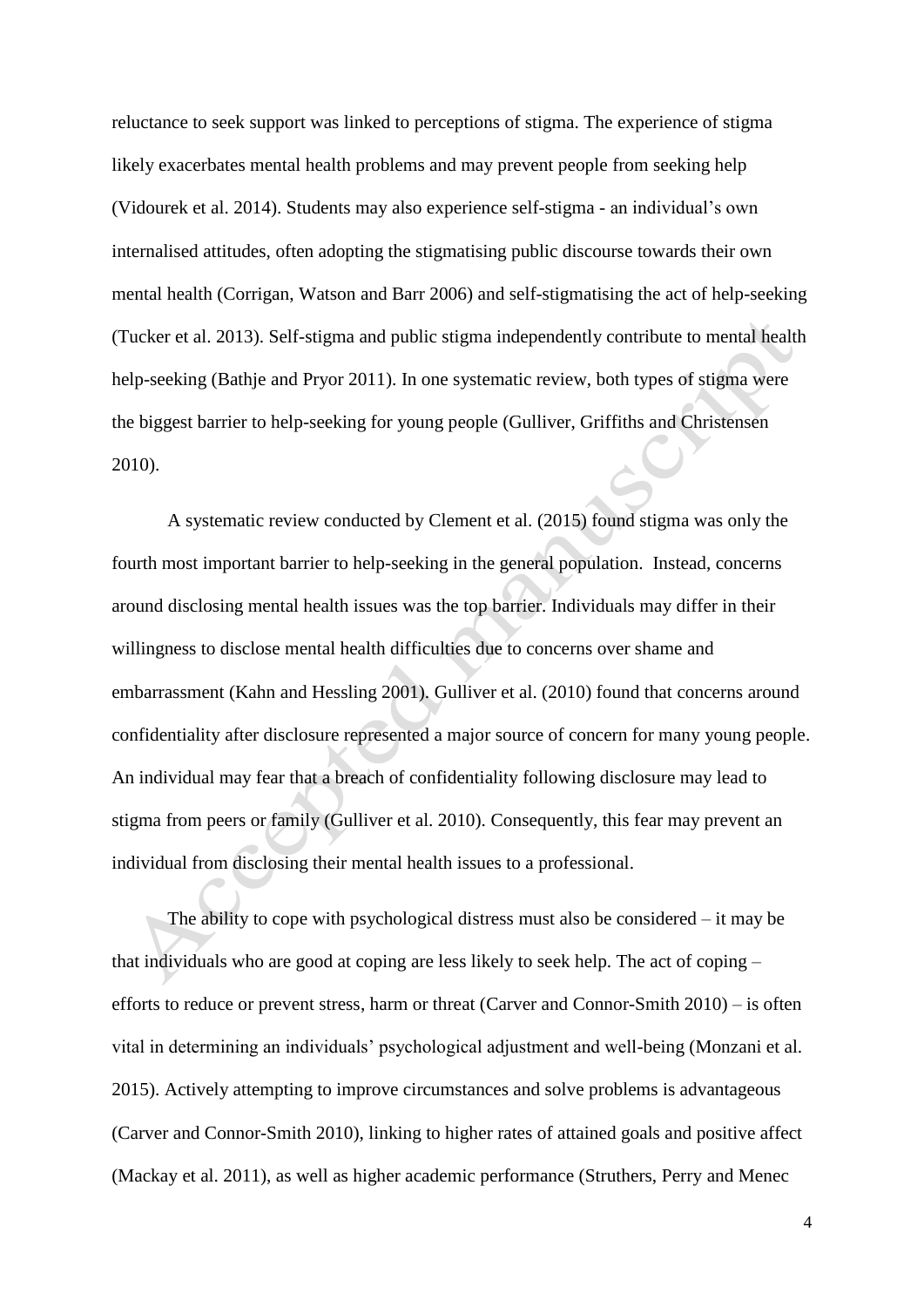2000). Thus, those with a higher ability to cope may not seek help, due to lower perceived need.

Individual differences in help-seeking intentions should also be considered as a barrier to accessing support. With help-seeking intentions, people may report that they plan to seek help if they experience psychological distress (Wilson et al. 2005). The theory of planned behaviour suggests that intention is the strongest predictor of actual behaviour (Abraham, Sheeran and Henderson 2011). The theory argues that intention is predicted by a person's attitude towards the specific behaviour, their subjective norm of significant others (Montano and Kasprzyk 2015) and perceived control in the ability to carry out the behaviour (Abraham et al. 2011). However, intentions do not necessarily translate into actual behaviour (de Bruijn, Out and Rhodes 2014), particularly in the domain of mental health (Li 2016). Rickwood et al. (2005) conducted a systematic review of adolescents' help-seeking intentions for mental health problems and found mixed evidence on the relationship between intentions and behaviour. The relationship between intention and actual help-seeking has been suggested to be dependent upon specific mental health problems and barriers people face (Rickwood et al. 2005).

As shown by the number of students with mental illness, and the noted challenges in receiving adequate support, there is an issue with students accessing and receiving treatment from mental health issues while at university. Highlighting the barriers that students face may be the first step to implementing strategies to overcome these barriers. The current study therefore aimed to examine the possible barriers preventing UK students from accessing support for mental health issues. Based on the discussed literature, the following variables were examined as barriers to both intentions to seek help and actual help-seeking behaviour: perceived public stigma, self-stigma, educational impact, disclosure, coping and current mental health functioning in terms of depression, anxiety and stress. We hypothesised that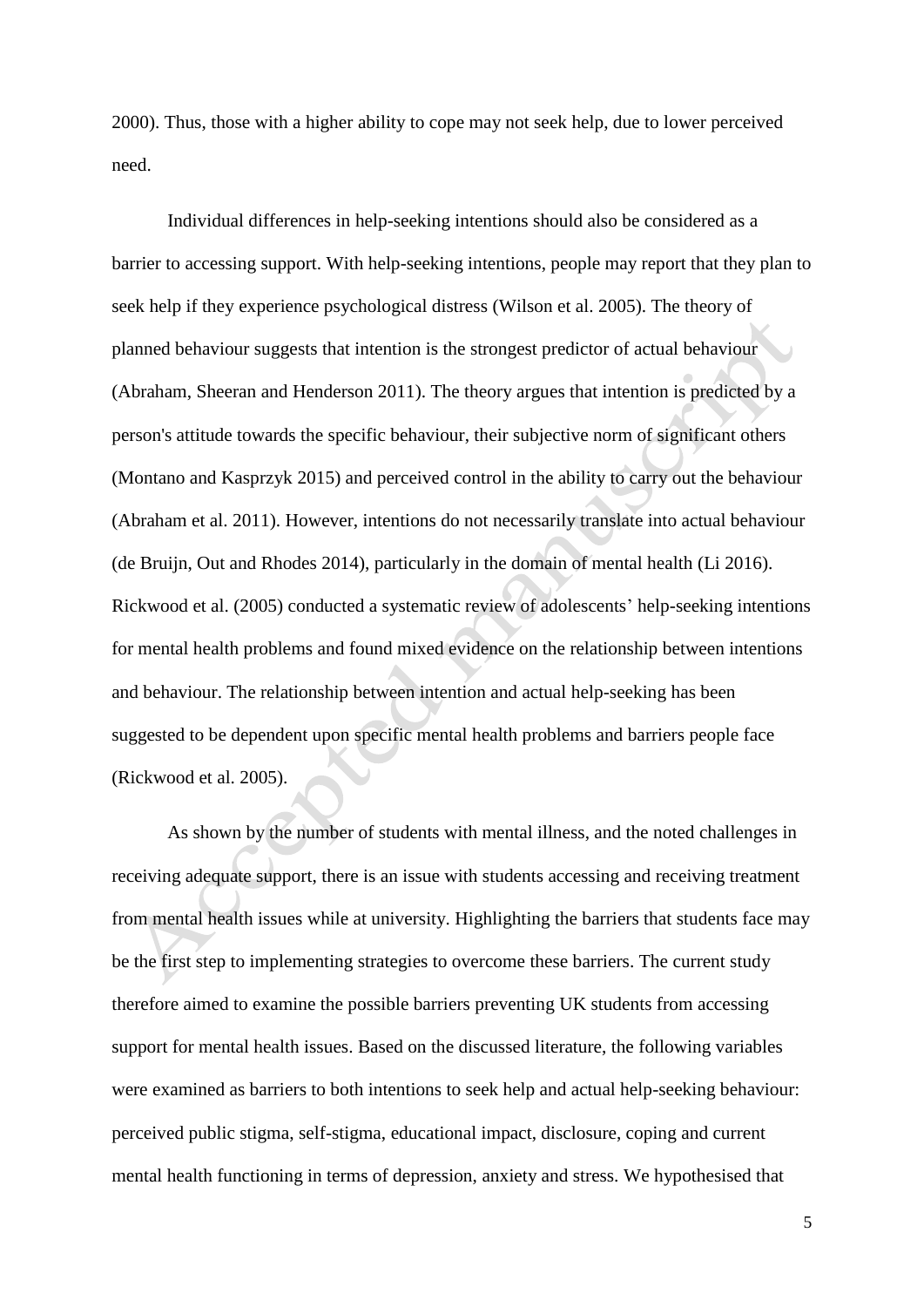there would be significant barriers to students' accessing support for their mental health Needstramscritt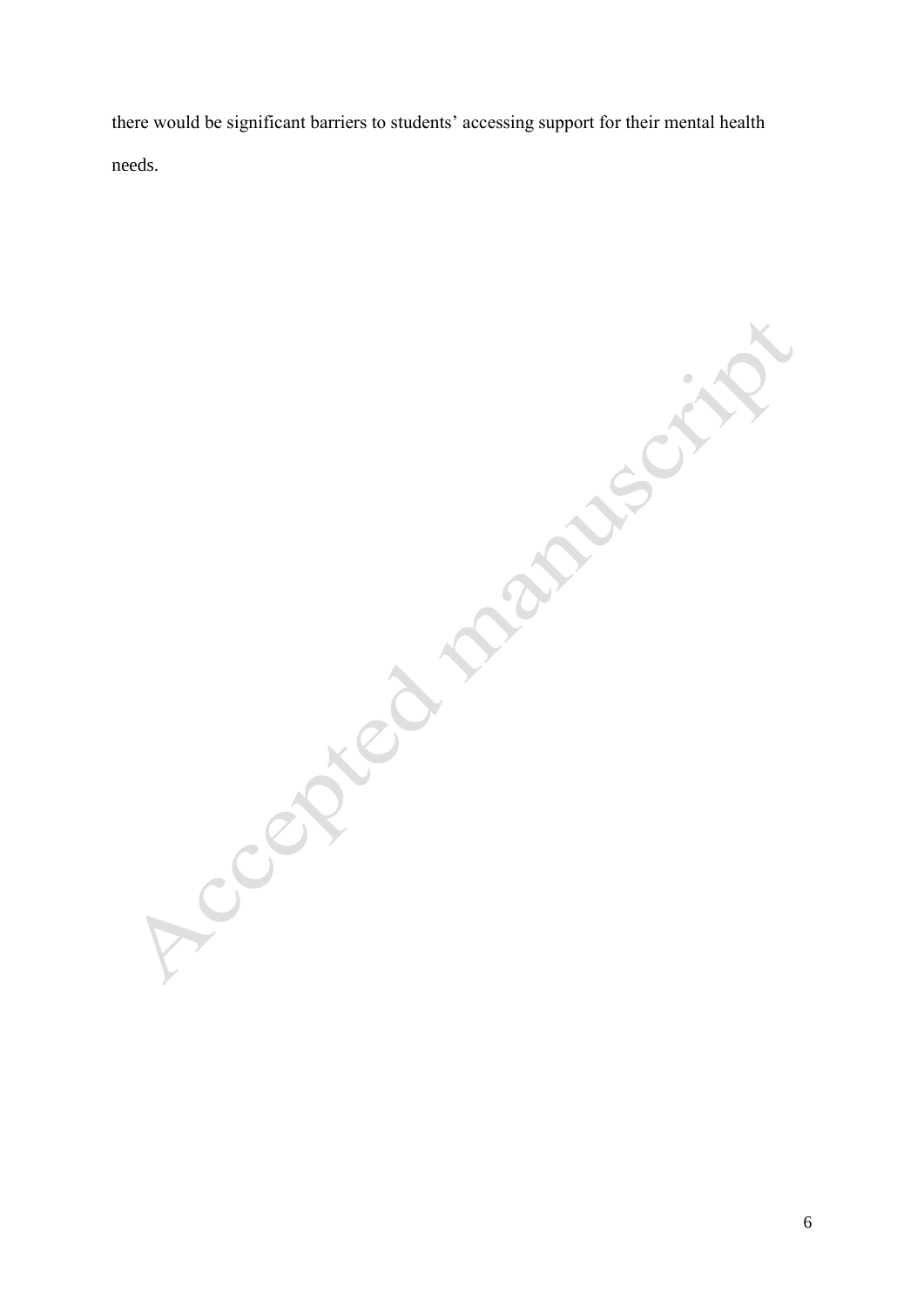#### **Methods**

#### *Participants*

Three hundred and seventy-six current students took part with a mean age of 20.73 (*SD* = 3.34). Most participants were female (83.5%, *n* = 314; male 15.7%, *n* = 59; other/prefer not to say .8%,  $n = 3$ ). Eighty-two percent were born in the United Kingdom. Most were White British (76.9%) or from another White Caucasian background (12%); 5.6% were Asian/Asian British, 3.7% were multi-ethnic and .5% were Black/Black British. Most were heterosexual (76.8%) with 12.6% reporting that they were bisexual and 7.7% homosexual. Participants were recruited via word of mouth, social media and the UK student mental health charity 'Student Minds' website.

Information regarding university and student status is displayed in Table 1. This information shows that most participants were undergraduate, full-time Home students, recruited from the South East of England.

## [Insert Table 1 here]

Ethical approval was obtained via [blinded for peer review] and all participants gave full informed consent before participating.

## *Materials*

Participants completed an online survey, with the following measures presented using the 'Qualtrics' survey software.

### *Help-seeking.*

Help-seeking intentions for mental health problems was measured using the General Help Seeking Questionnaire (Wilson et al. 2005). Participants rated their likelihood of seeking help for personal or emotional problems, from four informal sources (parents, other family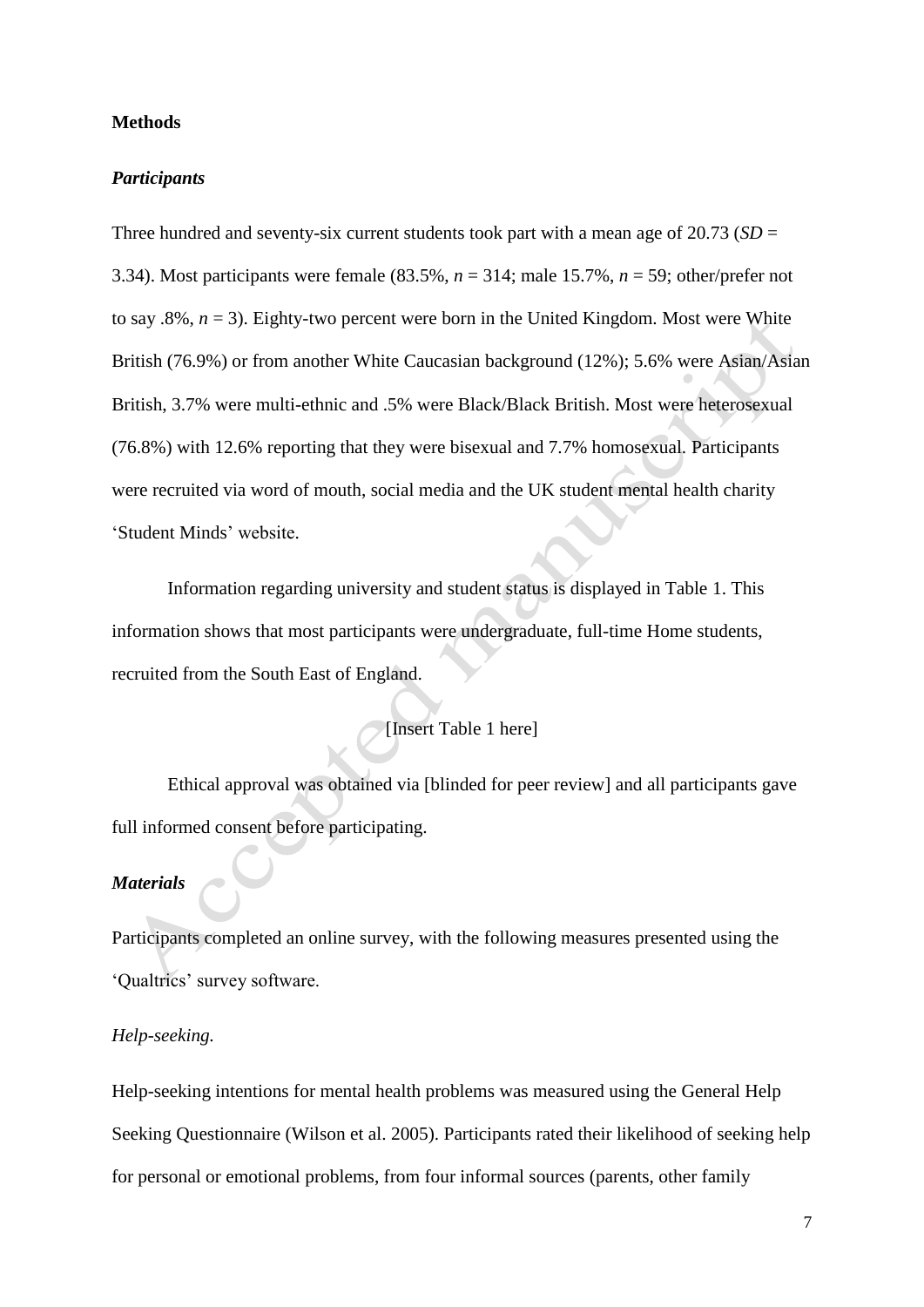member, friends and intimate partner) and three formal sources (GP, mental health professional and helpline), on a 7-point Likert scale ('extremely unlikely' (1) to 'extremely likely' (7)). Higher scores represented higher intentions to seek help. Participants also rated the item 'I would not seek help from anyone'. Responses were categorised into three subscales (informal or formal source, or no-one). Internal consistency was acceptable for intentions from informal sources ( $\omega$  =.62) and from formal sources ( $\omega$  =.69).

Actual help-seeking behaviour was measured by asking participants "which of the following services have you accessed with regards to your mental health since you have been at university?" Participants could select from nine sources, such as a mental health advisor, counsellor or GP. Participants could also indicate if they had not accessed any support. Responses were coded into either 'accessed support of any form' or 'none'.

#### *Perceived Public Stigma.*

Perceived stigma for receiving psychological help was measured using the Adapted Stigma Scale (Golberstein, Eisenburg and Gollust 2008). Participants rated agreement with five statements, such as 'It is a sign of personal weakness or inadequacy to receive treatment for mental health problems'. Each item was scored on a 5-point scale ('strongly disagree' (1) to 'strongly agree' (5)). Scores were summed to derive a total ranging from 5 to 25, with higher scores representing higher stigma. Internal consistency was good ( $\omega = 77$ ).

## *Self-Stigma.*

Self-stigma was measured using the Self-Stigma of Seeking Help Scale (Vogel, Wade and Haake 2006). Participants rated agreement with ten statements on a 5-point scale ('strongly disagree' (1) to 'strongly agree' (5)), such as'If I went to a therapist, I would be less satisfied with myself'. Scores were summed to obtain a total ranging between 10 and 50, with higher scores indicating a greater self-stigma. Internal consistency was very good ( $\omega = .87$ ).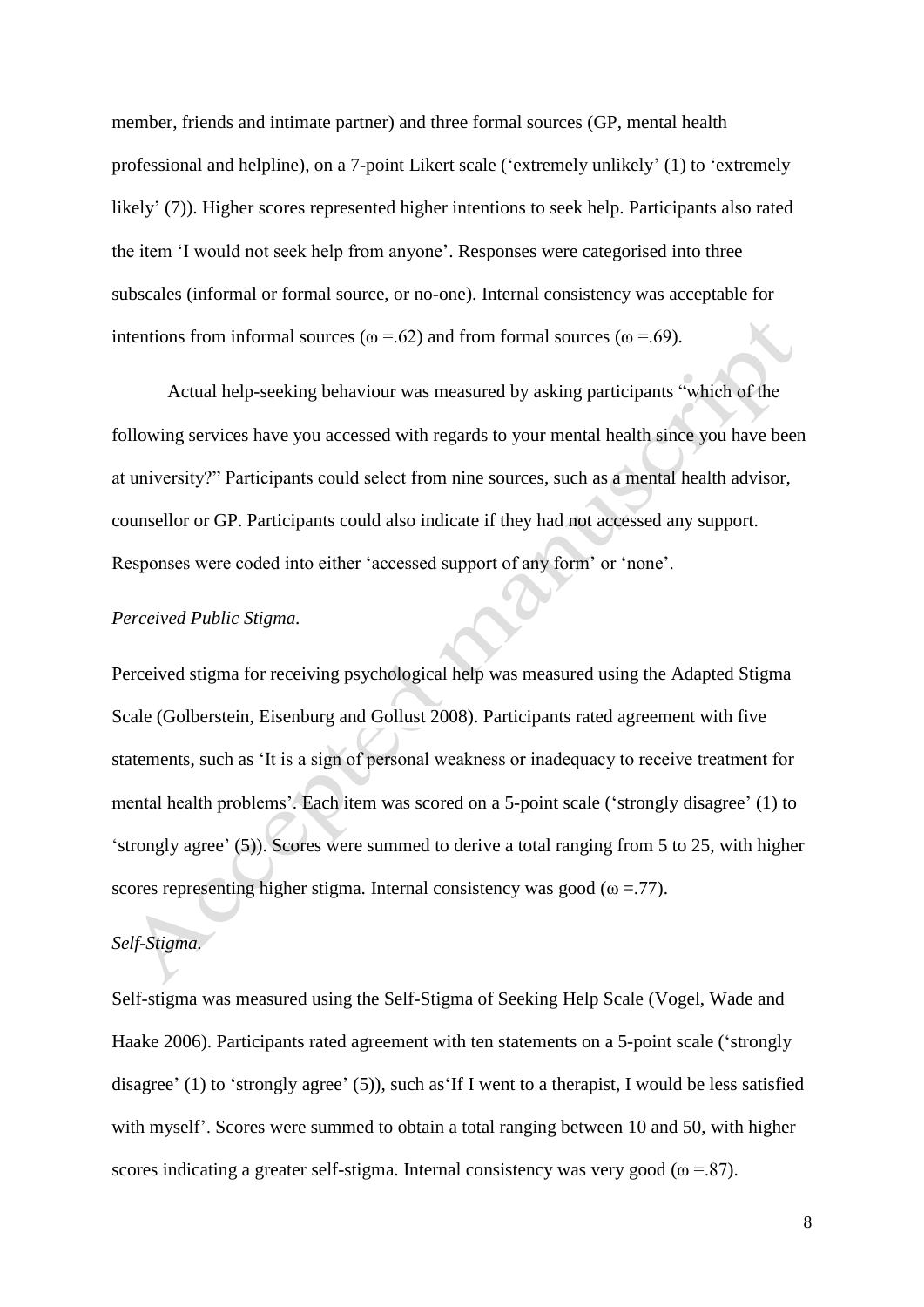#### *Educational impact.*

Impact on academic functioning was measured with two questions rated on a 5-point scale ('never' (1) to 'a great deal' (5)) from Einsberg et al. (2007): 'How often have you missed classes/other academic obligations in the past four weeks due to mental health difficulties?' and 'How often has your academic performance been affected in the past four weeks due to mental health difficulties?' Scores ranged from 2 to 10 with higher scores indicating greater difficulties with academic functioning. Internal consistency was very good ( $\alpha = 83$ ).

### *Coping behaviours.*

Coping behaviours for mental health issues were measured using the Brief Cope Scale (Carver 1997). Participants were asked to consider 'the ways they had been coping with mental health problems in their life'. They rated how often they had been engaging in 21 positive coping behaviours, such as 'I've been getting comfort and understanding from someone', on a 4-point scale ('I haven't been doing this at all' (1) to 'I've been doing this a lot' (4)). Scores ranged between 21 to 84 with higher scores indicating greater use of positive coping behaviours when dealing with mental health issues. Internal consistency was very good ( $\omega$  =.88).

## *Disclosure.*

Disclosure was measured using the Distress Disclosure Index (Kahn and Hessling 2001). Participants rated agreement with 12 statements such as 'When I feel upset, I usually confide in my friends' on a 5-point scale ('strongly disagree' (1) to 'strongly agree' (5)). Scores were summed to obtain a total ranging from 12 to 60, with higher scores indicating more disclosure. Internal consistency was excellent ( $\omega$  =.94).

## *Current mental health symptoms.*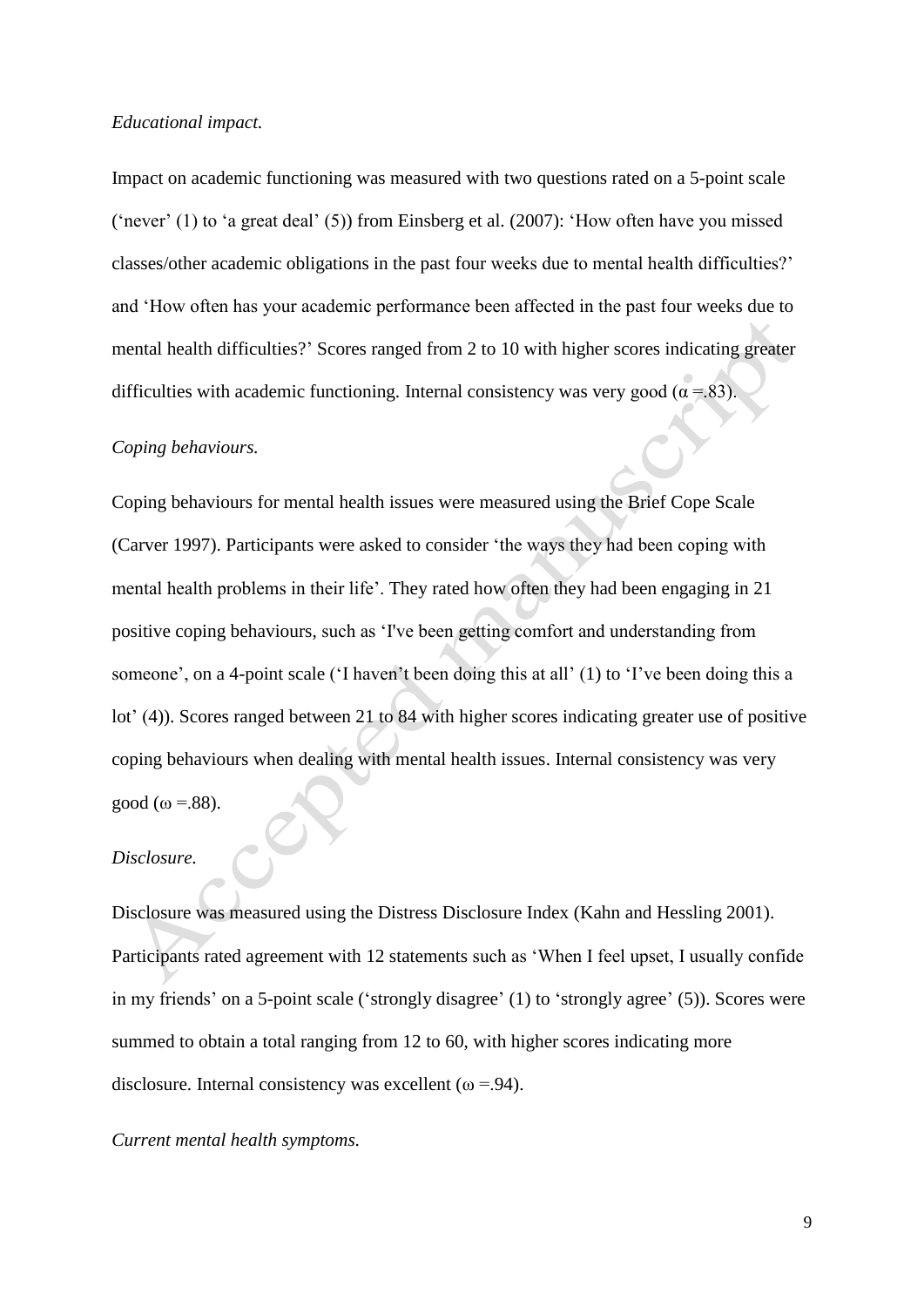Depression, anxiety and stress were measured using the short-form version of the DASS (DASS-21; Henry and Crawford 2005). Participants rated 21 statements on a 4-point scale ('did not apply to me at all'  $(0)$  to 'applied to me very much or most of the time'  $(3)$ ). There were three subscales with seven items each, corresponding to depression, anxiety and stress. Scores were summed for each subscale and multiplied by two to derive three totals ranging from 0 to 42. Higher scores represented higher symptoms of depression, anxiety and stress respectively. Internal consistency was excellent for the depression subscale ( $\omega$  =.92), very good for the anxiety subscale ( $\omega$  =.88) and stress scale ( $\omega$  =.87).

Participants were asked to self-report previously diagnosed mental health conditions. Details were recorded on specific diagnoses and age of diagnosis. Participants were also asked whether they believed that they had an undiagnosed mental health condition, indicated which condition they suspected, and whether they were seeking diagnosis.

### *Procedure*

The current study used a participatory approach (Cornwall and Jewkes 1995), putting students at the centre of this research. Four students were the experts on student mental health and worked with an academic as researchers to develop the aims of the project. First, the group discussed the problem that needed addressed. Based on lived and peer experience, the group identified that accessing mental health services and the need for support should be the research focus, given the high prevalence of mental health problems for students. Specifically, the aim was to investigate the barriers that may prevent students from accessing support.

Second, the group investigated the pre-existing literature to establish current knowledge regarding the aim, and to identify how the current study could add to the literature. The group also researched potential barriers to accessing support. Next, the group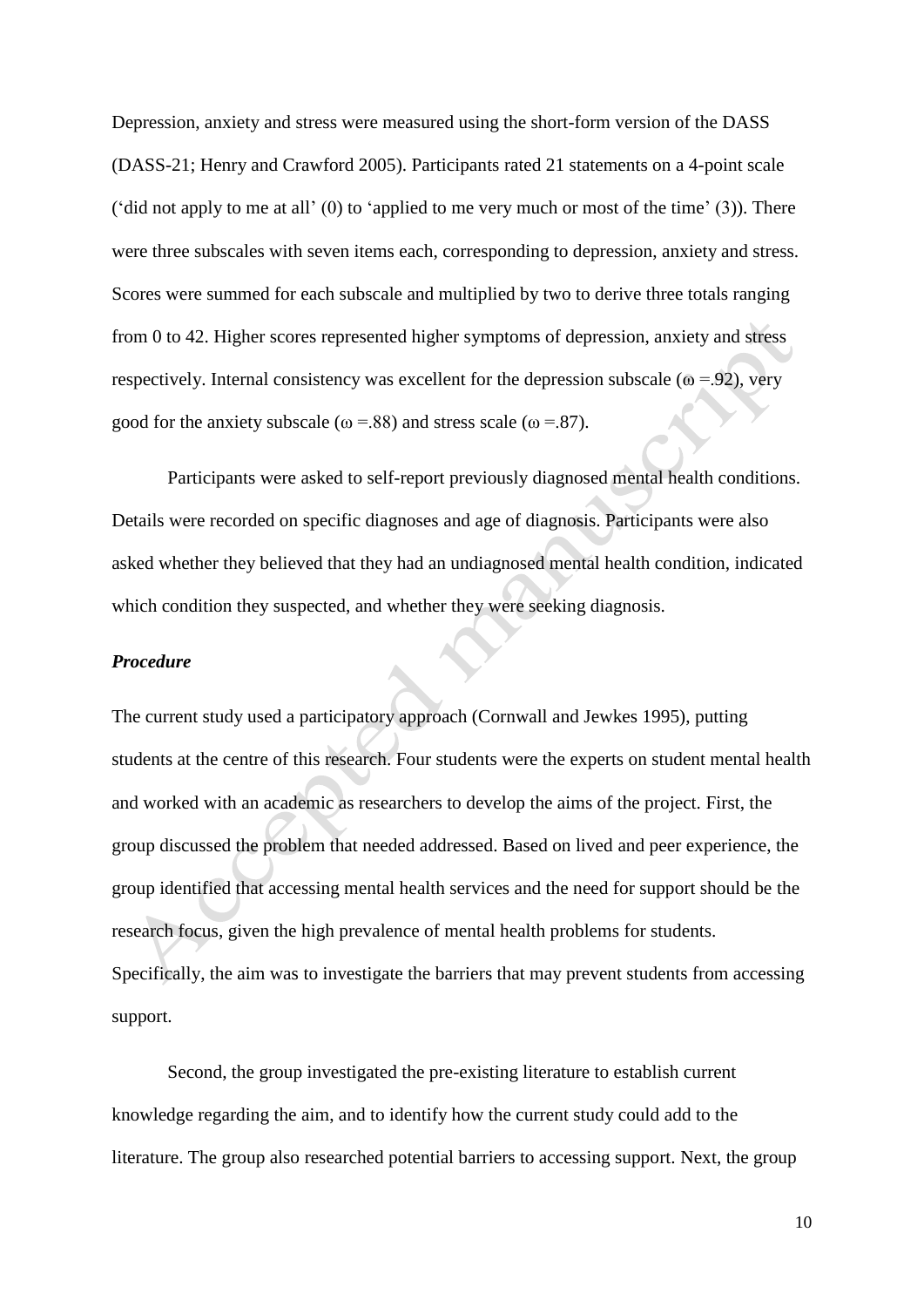decided how to address the aim. Quantitative questionnaire methods were deemed appropriate and could be used to reach a large sample of students.

In the survey, participants first completed demographic information (including about their studies) and information about their mental health conditions, if applicable. Participants were then asked whether they had received support for their mental health during their time at university. Participants then completed measures on educational impact, self-stigma, perceived stigma, current mental health, coping behaviour, disclosure and help-seeking intentions. The survey took approximately 30 minutes and was part of a larger study with some data not reported here. Upon completion, participants were debriefed, signposted to useful resources and had the option to enter a prize draw. Data was collected between December 2017 and February 2018.

#### *Design*

A cross-sectional survey was used to examine the barriers to students accessing support for mental health. Hierarchical linear regression was used to test whether the proposed variables stigma, self-stigma, educational impact, coping behaviour, disclosure and depressive, anxiety and stress symptoms - could predict help-seeking. Binary logistic regression was used to test whether these variables could predict whether participants had sought help for mental health issues while at university.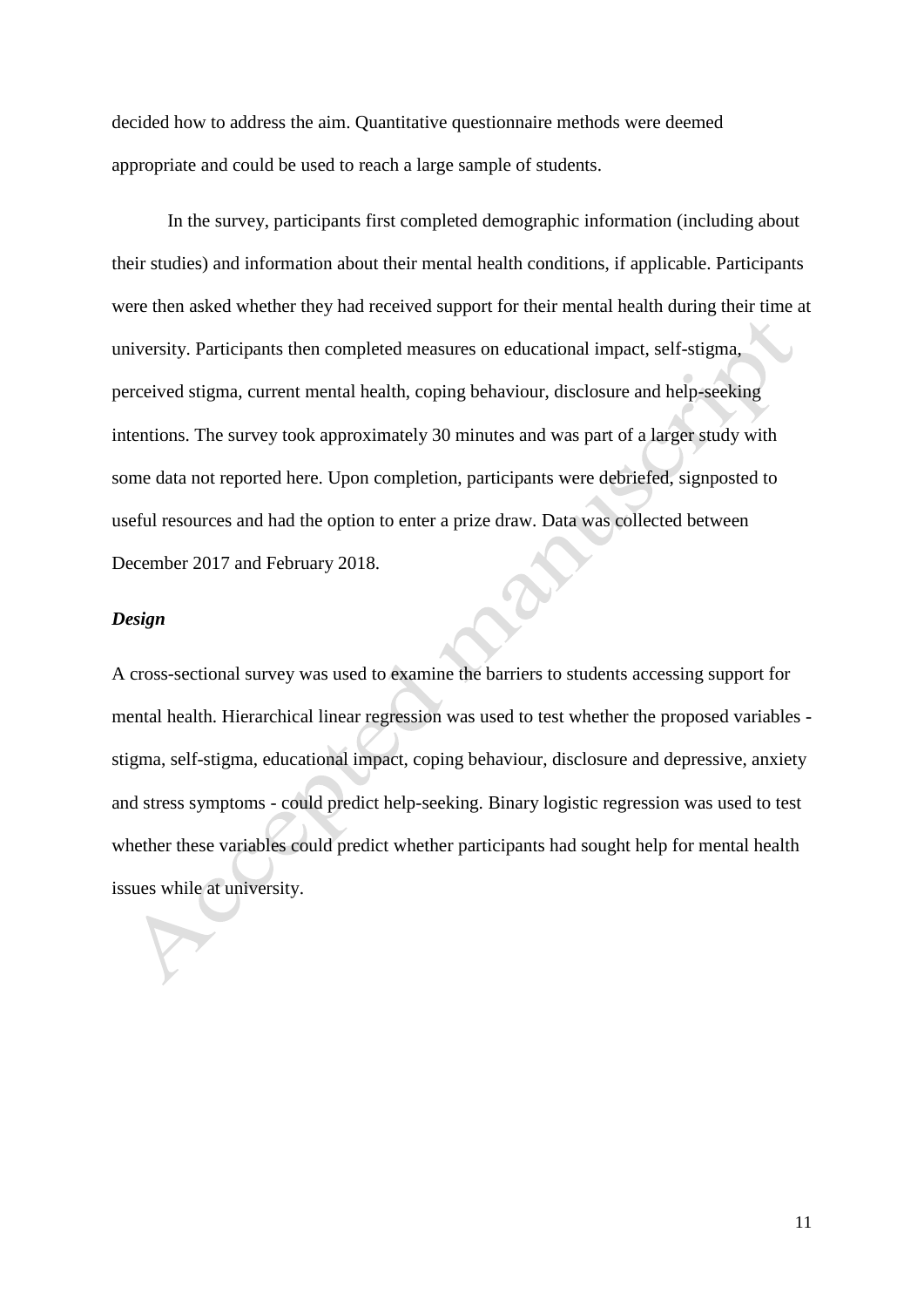#### **Results**

## *Mental health conditions.*

In the sample,  $40.2\%$  ( $n = 151$ ) self-reported a diagnosed mental health condition. Specific conditions reported are detailed in Table 2. For undiagnosed conditions, 29 participants (7.7%) reported that they suspected a mental health condition and were currently seeking diagnosis. Further, 137 participants (36.4%) reported that they suspected a mental health condition but were not seeking diagnosis. 55.9% ( $n = 210$ ) did not suspect an undiagnosed mental health condition. The most commonly suspected conditions were anxiety and mood disorders (Table 2). Overall, 55.9% (*n* = 210) had accessed support for their mental health since they had been at university.

## [Insert Table 2 here]

## *Barriers to mental health support.*

#### *Intentions to seek help.*

First, three separate hierarchical linear regressions were used, with help-seeking intention scores (formal, informal or no-one) as the outcome variables. In the first step for all regressions, age, gender, previous diagnosis (yes/no) and suspected diagnosis (yes/no) were entered. In the second step, educational impact, perceived stigma, self-stigma, disclosure, coping, depression, anxiety and stress scores were entered.

For help seeking intentions from formal sources, the first step explained 8.3% of the variance in intentions, and the model was significantly better at predicting the outcome than the mean alone  $(F(4, 341) = 7.65, p < .001)$ . The final model explained 16.0% of the variance (a significant increase,  $p < .001$ ) and the model was significant (F(12, 341) = 5.24,  $p < .001$ ).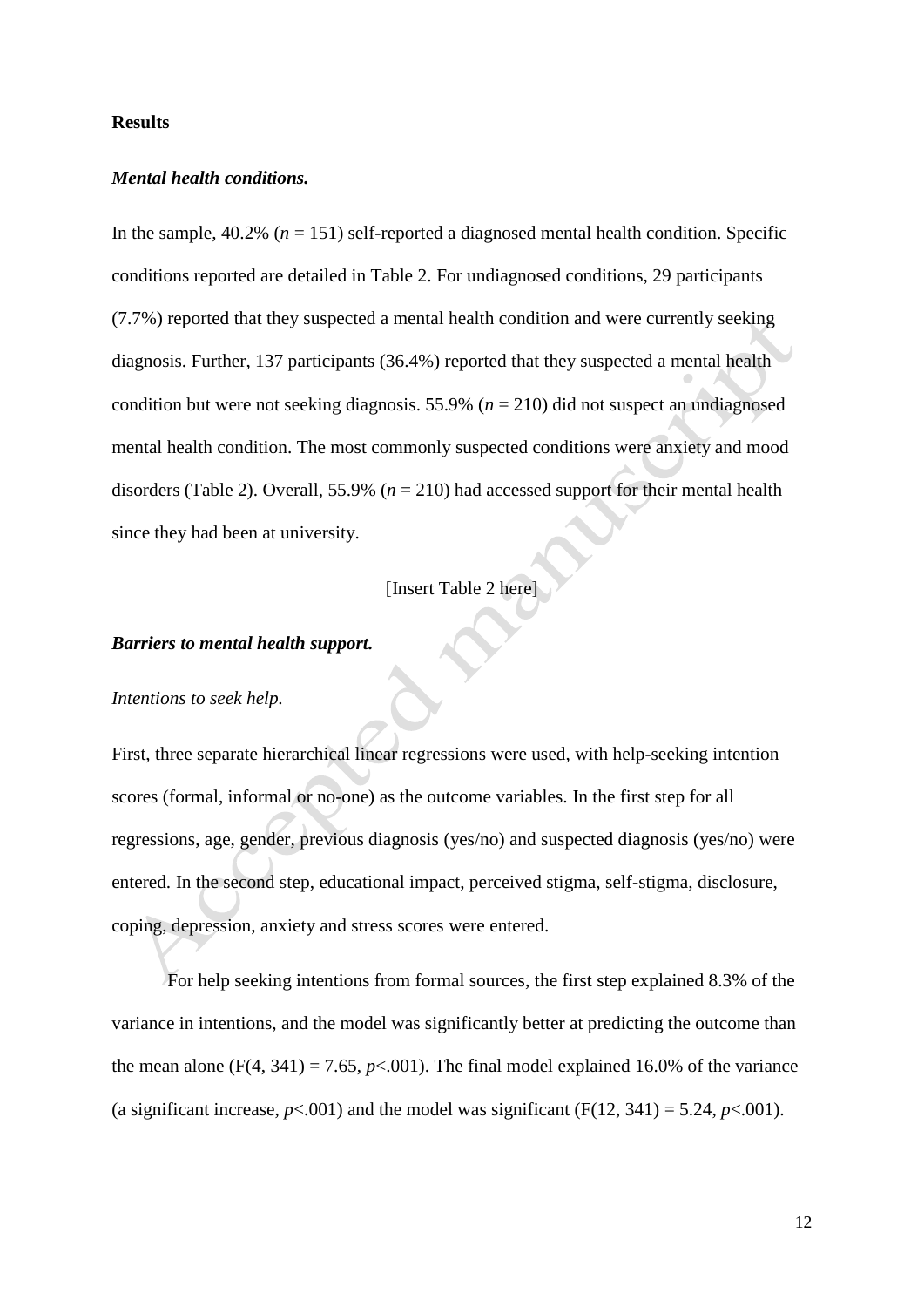In the final model (Table 3), gender was a significant predictor of intentions, with male participants ( $M = 34.03$ ,  $SD = 6.73$ ) more likely to intend to seek help than female participants ( $M = 31.26$ ,  $SD = 6.45$ ). Those with a diagnosed mental health condition ( $M =$ 10.38,  $SD = 4.05$ ) were more likely to intend to formally seek help than those who did not (M  $= 8.55$ , *SD* = 4.15). Self-stigma significantly predicted help-seeking intentions, such that with increasing self-stigma, help-seeking intentions decreased. With increasing educational impact and perceived public stigma, help-seeking intentions from formal sources significantly increased.

## [Insert Table 3 here]

For help seeking intentions from informal sources, the first step explained 14.4% of the variance in help-seeking intentions, with the model significantly better at predicting the outcome than the mean alone  $(F(4, 337) = 14.00, p<.001)$ . The final model explained 41.2% of the variance (significant increase,  $p<0.001$ ) and was significant (F(12, 337) = 19.00, *p*<.001).

In the final model (Table 3), age was a significant predictor of intentions to seek help from informal sources, such that with age participants were less likely to seek help from informal sources. Those who suspected an undiagnosed mental health condition ( $M = 15.75$ ,  $SD = 4.87$ ) were less likely to intend to seek help from informal sources than those who did not ( $M = 18.82$ ,  $SD = 4.85$ ). Disclosure significantly predicted help-seeking intentions, such that with increasing disclosure, help-seeking intentions increased. With increasing stress, help-seeking intentions from informal sources increased, but with increasing depression symptoms, intentions significantly decreased.

For help seeking intentions from no-one, the first step explained 4.3% of the variance in non-help-seeking intentions, and the model was significantly better at predicting the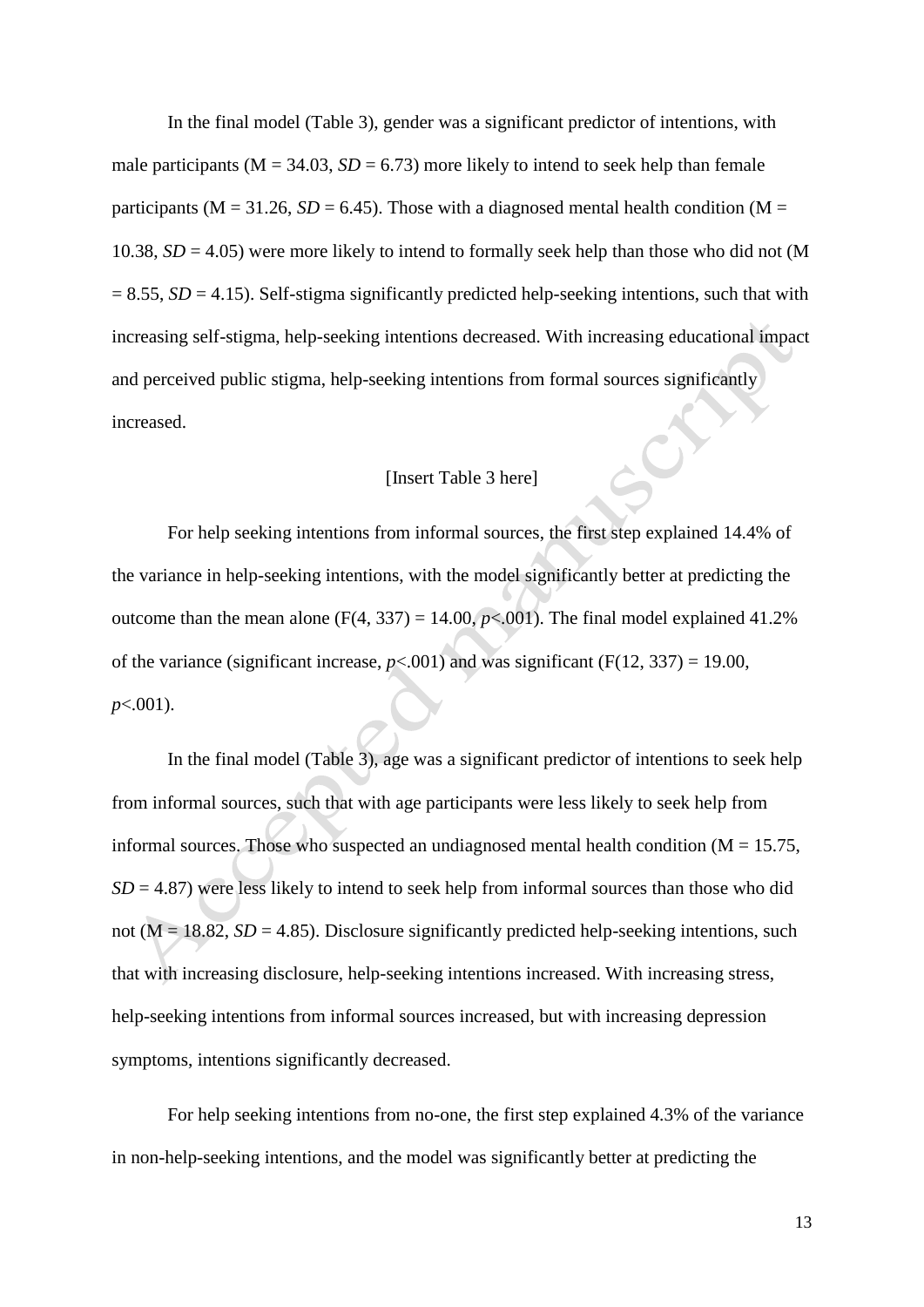outcome than the mean alone (F(4, 338) = 3.79,  $p = .005$ ). The final model explained 45.4% of the variance (significant increase,  $p < .001$ ) and was significant (F(12, 338) = 22.57, *p*<.001).

Self-stigma was a significant predictor of intentions to not seek help in the final model (Table 3): with increasing self-stigma, the likelihood of not seeking help increased. With increasing depression symptoms, intentions to not seek help significantly increased. With increasing disclosure, intentions to not seek help decreased.

*Actual help-seeking behaviour.* The variables which could predict actual help-seeking behaviour were examined. Descriptive statistics for each variable according to whether the participants had accessed support, are shown in Table 4.

## [Insert Table 4 here]

Binary logistic regression was used to test whether the variables could predict whether or not participants had accessed support for their mental health while at university. The predictors entered were age, gender, previous diagnosis, suspected undiagnosed condition, educational impact, perceived public stigma, self-stigma, help-seeking intentions (formal, informal and no-one), disclosure, coping, depression, anxiety and stress. Results are shown in Table 5.

## [Insert Table 5 here]

Those with a previous diagnosis were 4.24 times more likely to access support since they had been at university, and those who suspected an undiagnosed mental health condition were 2.41 times more likely than those who did not. With increasing educational impact, help-seeking intentions from formal sources and stress symptoms, the odds of accessing support increased. With increasing self-stigma, the odds of accessing support decreased.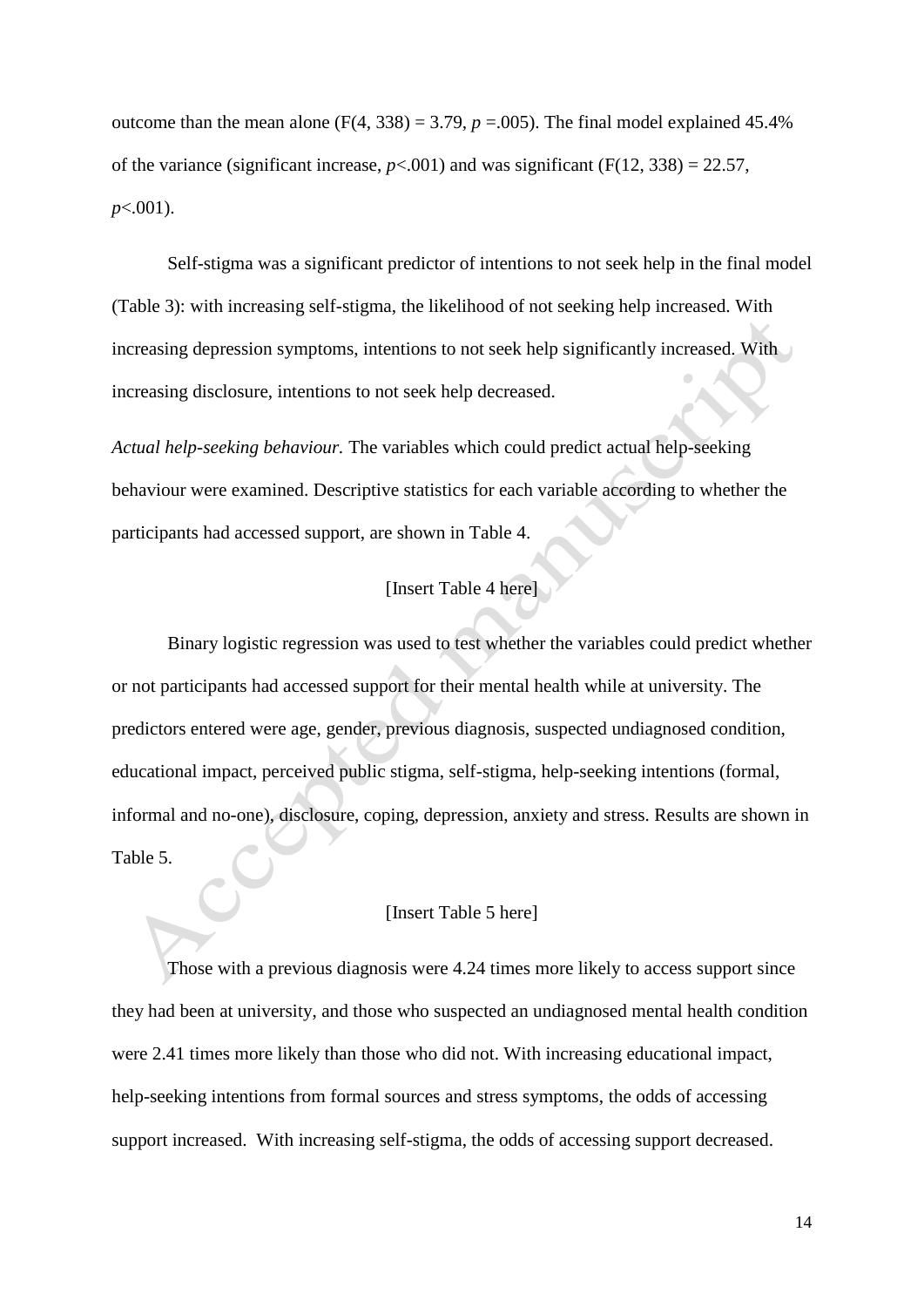#### **Discussion**

This study examined potential barriers preventing students from accessing mental health support. The examined barriers included perceived public stigma, self-stigma, educational impact, disclosure, coping and current mental health symptoms. In the study, four in ten participants reported a diagnosed mental health condition, with anxiety and mood disorders commonly reported. Further, a third of participants suspected a mental health condition, but were not seeking a diagnosis, and only 8% were seeking a diagnosis. Over half of the sample (55%) had accessed support for their mental health since being at university. In analyses examining the barriers to accessing support, both in terms of intentions to seek help and actual help-seeking behaviour, self-stigma associated with seeking help was a significant barrier.

Self-stigma was a significant predictor of a lack of help-seeking intentions and actual help-seeking behaviour, suggesting that self-stigma attached to help-seeking affects both intentions and behaviour. This finding supports previous qualitative research (Quinn et al. 2009) and research with non-student populations (Bathje and Pryor 2011; Gulliver et al. 2010). Corrigan (2004) suggests that self-stigmatising mental health issues affects selfesteem, linking to feeling ashamed and demoralised. Tucker et al. (2013) noted that selfstigma around seeking help (rather than self-stigma of having a mental illness) relates to selfblame and explains more variance in help-seeking intentions – such that the act of helpseeking is the barrier, rather than being labelled 'mentally ill'. The current study measured only self-stigma of seeking help, therefore future studies would benefit from also measuring the self-stigma of mental illness. Nonetheless, the current findings indicate that the selfstigma of seeking help acts as a barrier to accessing support.

15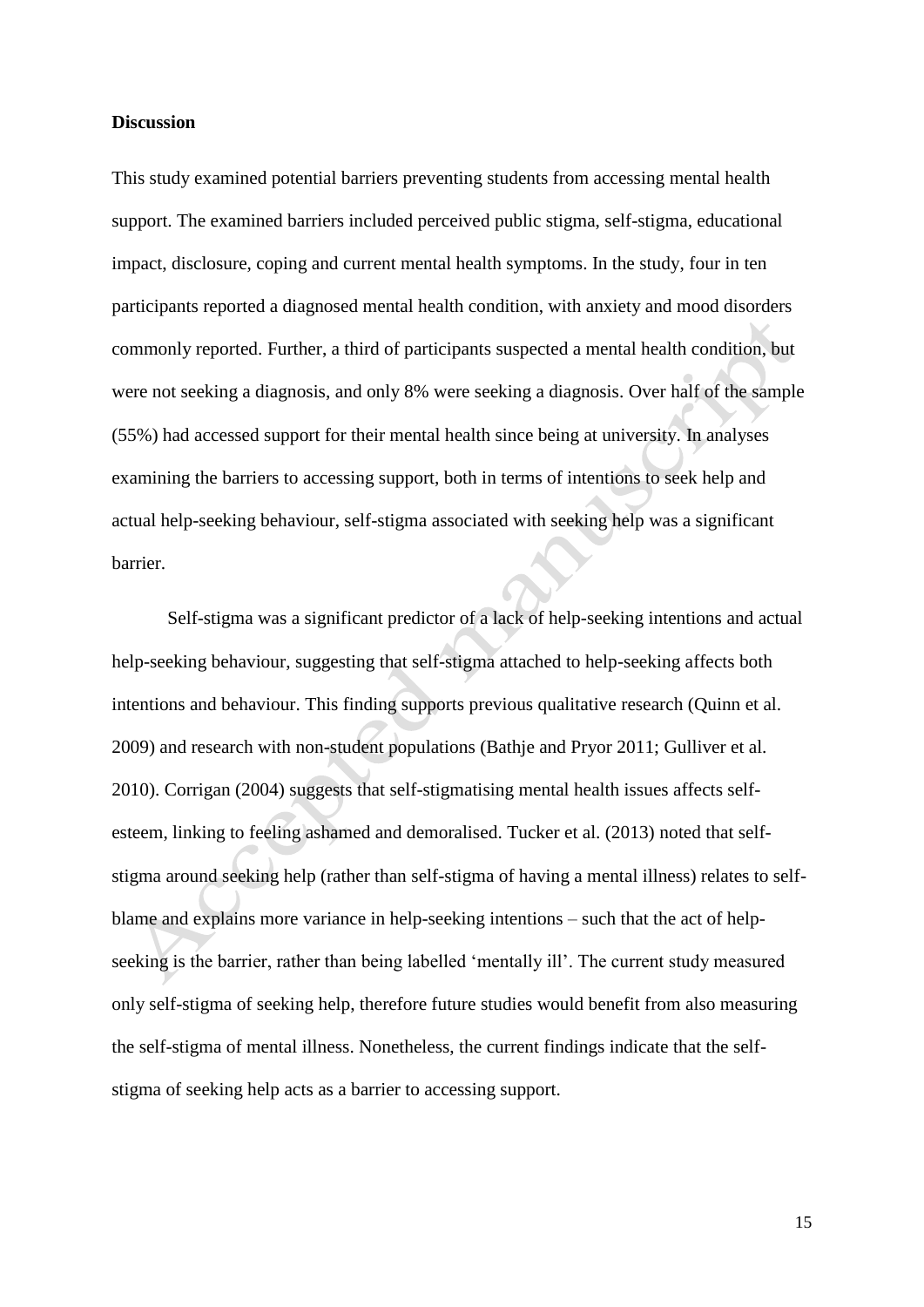Notably, self-stigma did not predict help seeking intentions from informal sources. This finding may relate to informal sources offering help only in the form of social support. Indeed, with greater disclosure, participants were more likely to seek help from informal sources, but disclosure did not predict help-seeking from formal sources. This supports prior research that family and friends are more often recipients of disclosure than professionals for those with suicidal ideation (Husky et al. 2016) and severe mental illnesses, with higher levels of disclosure associated with higher perceived social support (Pahwa et al. 2017). Disclosure to family and friends is thought to be beneficial due to the empathy received upon disclosure (Bril-Barniv et al. 2017).

Notably, only intentions to seek help from formal sources predicted actual helpseeking behaviour. Together, these findings suggest that disclosing mental health issues to informal sources does not necessarily relate to actual help-seeking. Nonetheless, social support is still important in mental health recovery [\(Hendryx,](https://www.ncbi.nlm.nih.gov/pubmed/?term=Hendryx%20M%5BAuthor%5D&cauthor=true&cauthor_uid=19011972) [Green](https://www.ncbi.nlm.nih.gov/pubmed/?term=Green%20CA%5BAuthor%5D&cauthor=true&cauthor_uid=19011972) and [Perrin](https://www.ncbi.nlm.nih.gov/pubmed/?term=Perrin%20NA%5BAuthor%5D&cauthor=true&cauthor_uid=19011972) 2009). For young people, Gulliver et al. (2010) found a preference to seek help from family and friends rather than professionals. Gulliver et al. (2012) also found that people are more likely to seek help from informal sources who provide social support rather than professionals. Nevertheless, help-seeking from professional services is a fundamental pathway towards support for mental health issues.

While self-stigma and public stigma are separate but interrelated concepts (Corrigan 2004), perceived public stigma only positively predicted help-seeking intentions from formal sources. Perceived public stigma did not predict intentions in other analyses, nor did it predict actual help-seeking behaviour. Previous studies have found the perceived public stigma does not predict help-seeking in students (Eisenberg et al. 2009). Further, Vogel et al. (2006) found that self-stigma fully mediates the relationship between public stigma and help-seeking intentions for students. Together, these findings suggest that self-stigma – although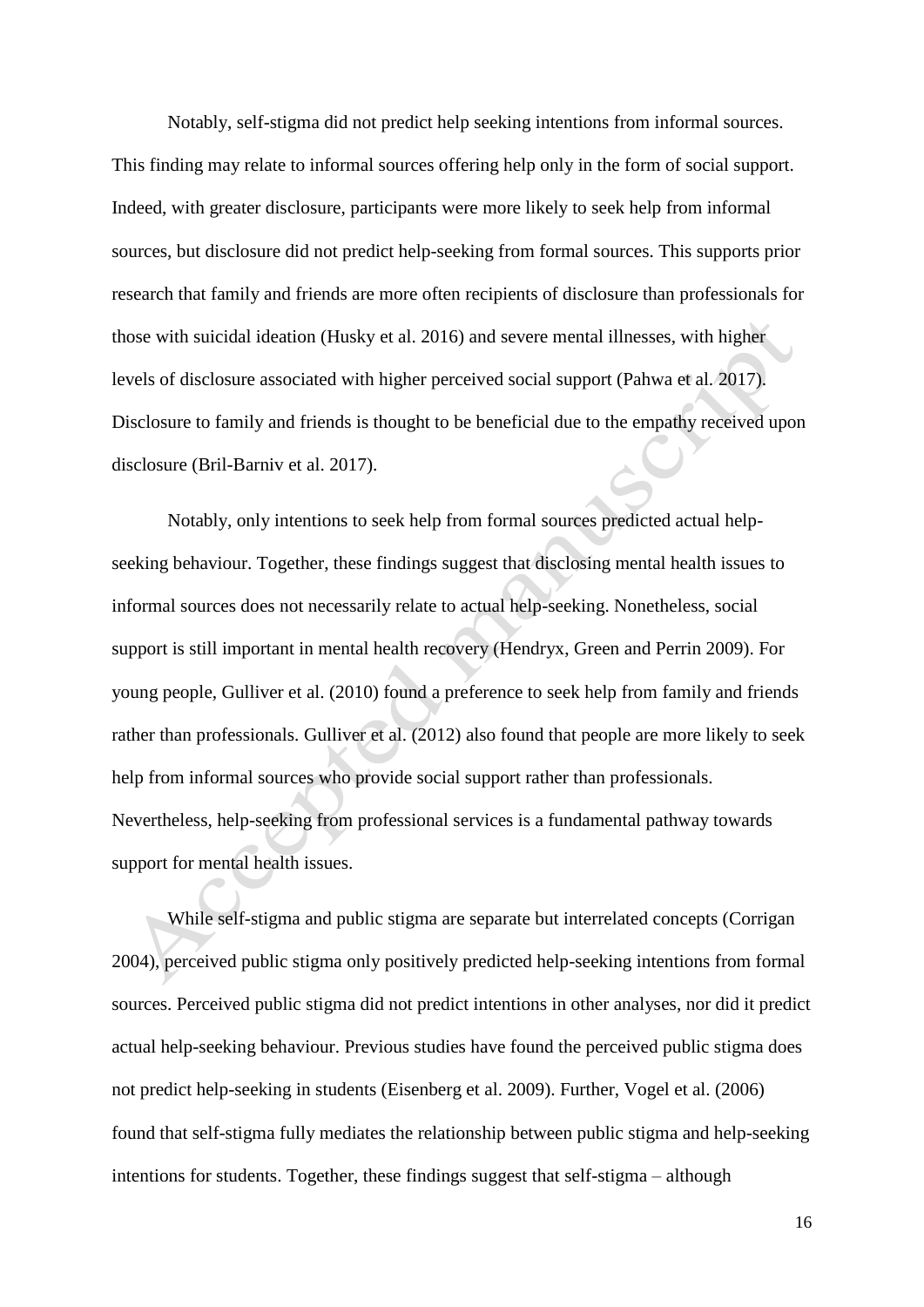influenced by perceived public stigma – is a significant barrier to support for students, and more research is needed to understand the relationship between stigma and mental health in students.

Educational impact was also a significant predictor of actual help-seeking behaviour and help-seeking intentions from formal sources. As mental health issues begin to affect academic performance, it makes sense that students would be more inclined to seek help. This finding also demonstrates the impact mental health conditions could have on academic functioning – such as reducing concentration and motivation and increasing fatigue and social withdrawal (Kitzrow 2003). Positively, with increasing educational impact participants were more likely to seek help – suggesting that they feel able to seek help when their studies are affected. However, this finding may also indicate that more needs to be done to prevent mental health problems affecting academic studies in the first place. Interventions focusing on improving students' resilience to academic-related stress may be beneficial (Hartley 2011).

In terms of mental health symptoms, increasing depressive symptoms predicted decreased help-seeking from informal sources and increased likelihood of seeking help from no-one. With depression, symptoms such as feeling guilty may relate to decreased motivation to seek help (D'Avanzo et al., 2012). Barney et al. (2009) found that participants were reluctant to talk to informal sources about depression due to concerns over appearing 'weak' or being 'viewed less' as a person. For actual help-seeking, increasing stress symptoms predicted greater likelihood of accessing support. As stress levels rise, seeking support to manage stress may be less stigmatised than depression, however greater understanding of stress at university is needed (Robotham and Julian 2006).

17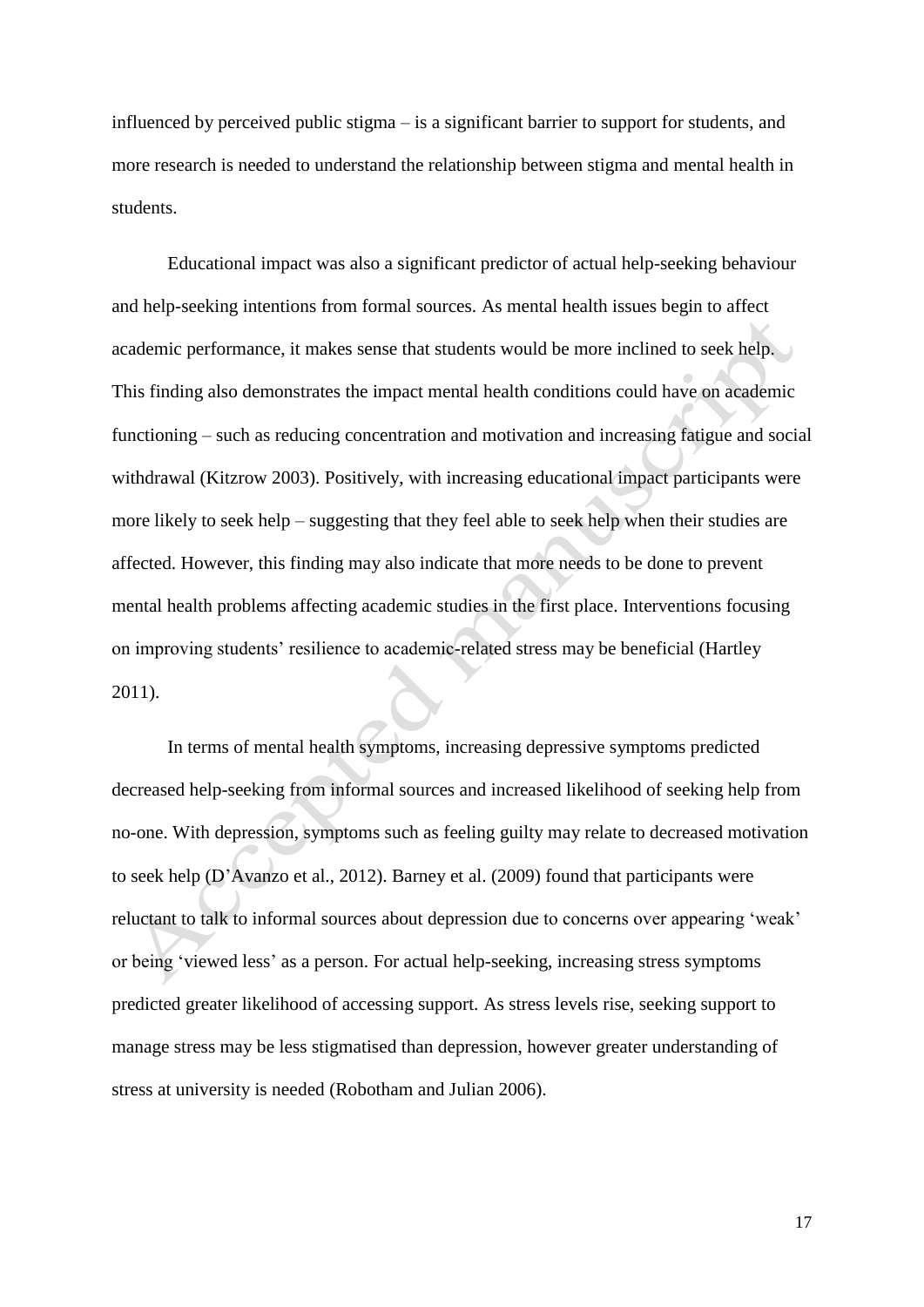In this study, regardless of whether they were accessing support or not, participants reported high rates of depression, anxiety and stress in comparison to general population means (Henry and Crawford 2005). Many were therefore experiencing elevated levels of mental health symptoms, yet may not perceive that they need help or believe that their experience is "normal" (Brown 2018). These findings may reflect normalisation of the narrative around elevated mental health issues in students. In general, mental health conditions are more prevalent and have their onset in adolescence or young adulthood (Patel et al. 2007). However, circumstances at universities in the UK, such as academic pressures and financial issues, may exacerbate mental health issues (Brown 2016). An Australian study comparing students to age-matched non-students, found that mental health conditions were more prevalent in students (Stallman 2011). In UK universities, 21% of students rated themselves as having low anxiety, compared to 43% of age-matched non-students (Brown 2016). These findings suggest there are specific stressors within universities that aggravate mental health issues.

Finally, previous diagnosis predicted help-seeking intentions from formal sources and actual help-seeking behaviour. In Hartrey, Denieffe and Wells' (2017) systematic review, students with good previous experience of mental health services were more likely to seek help than those who were not familiar with these services. In the current study those who suspected a mental health condition were less likely to intend to seek help from informal sources, but they were more likely to have sought actual help. One explanation is that these individuals felt that formal support would be more beneficial to them than informal support.

## *Limitations and future research*

One significant limitation of the current study is its generalisability. Most participants attended universities in South East England, reflecting the location of the study authors. Most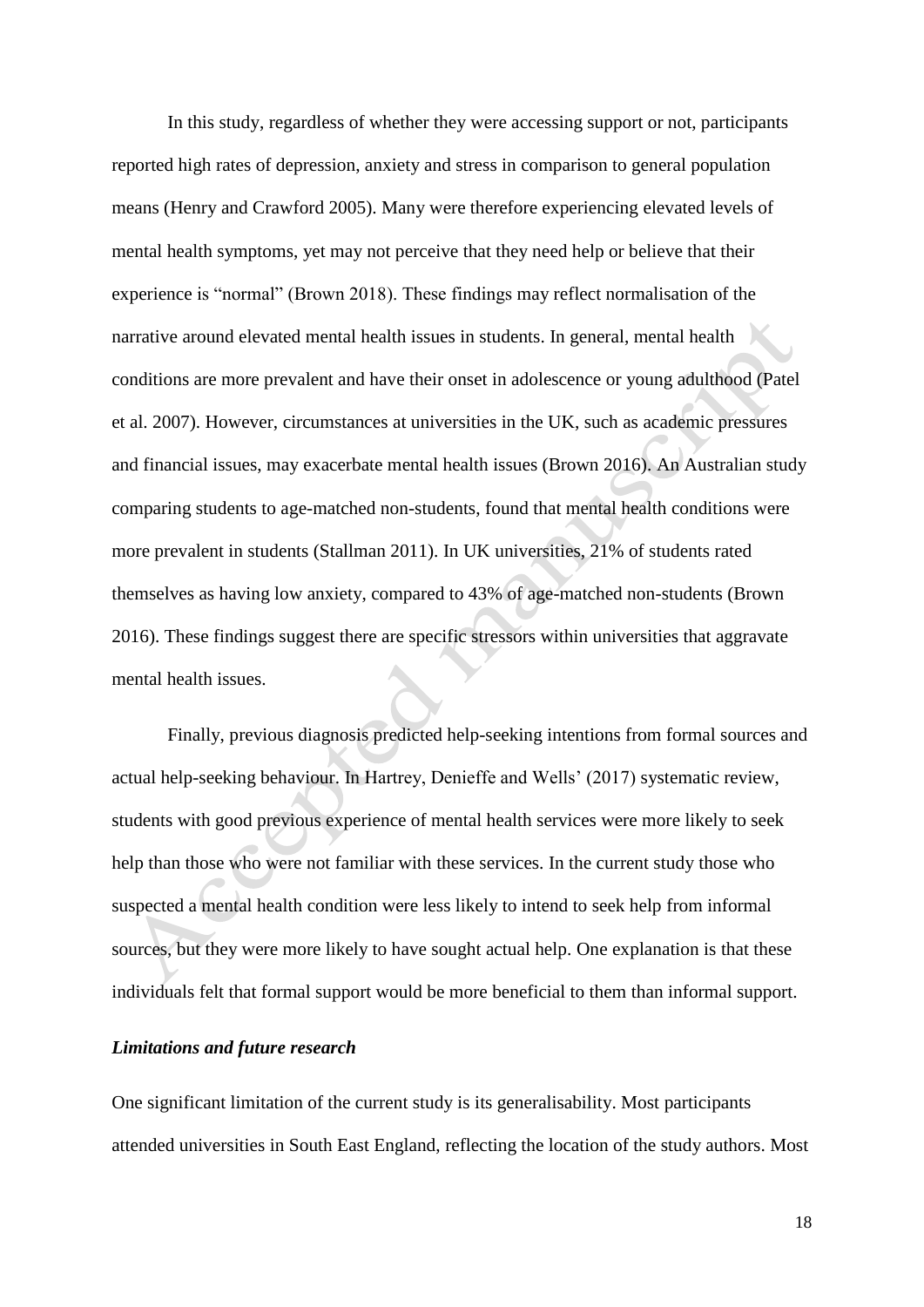were also White British. Mental health statistics in England vary by ethnicity: Black, Asian and mixed-race individuals report more mental health concerns than White people (Baker 2018). Another limitation is that most participants were female. Women are more likely to take part in survey research (Sax, Gilmartin and Bryant 2003) and the topic may have been of greater interest to females, who are more likely to experience internalising problems (Kuehner 2003). Despite the limited generalisability, the current study still has value in understanding the barriers some students face.

The study also assumes no change in mental health issues or help-seeking behaviours during the academic year. Knoesen and Naude (2012) found that first-year students initially 'languished' and struggled academically, however over the academic year developed skills that allowed them to 'flourish'. Brown (2018) suggests that longitudinal research would indicate such fluctuations and provide better understanding of mental health problems at university. Thus, future longitudinal research would be highly beneficial.

Future research should also examine ways of reducing the self-stigma. Those with mental health conditions who self-stigmatise commonly state that treatment provides little personal empowerment, linking to reduced motivation to seek treatment (Corrigan 2004). Therefore, interventions that target self-stigma and increase personal empowerment may increase help-seeking behaviour. Lucksted et al. (2011) piloted an intervention to reduce selfstigma in those with mental illnesses and found a significant decrease in self-stigma and increase in personal empowerment after the intervention. Future research should endeavour to test further interventions in this area.

### *Conclusion*

Overall, the current study identified possible barriers preventing students from accessing support, both in terms of help-seeking intentions and actual help-seeking behaviour. Self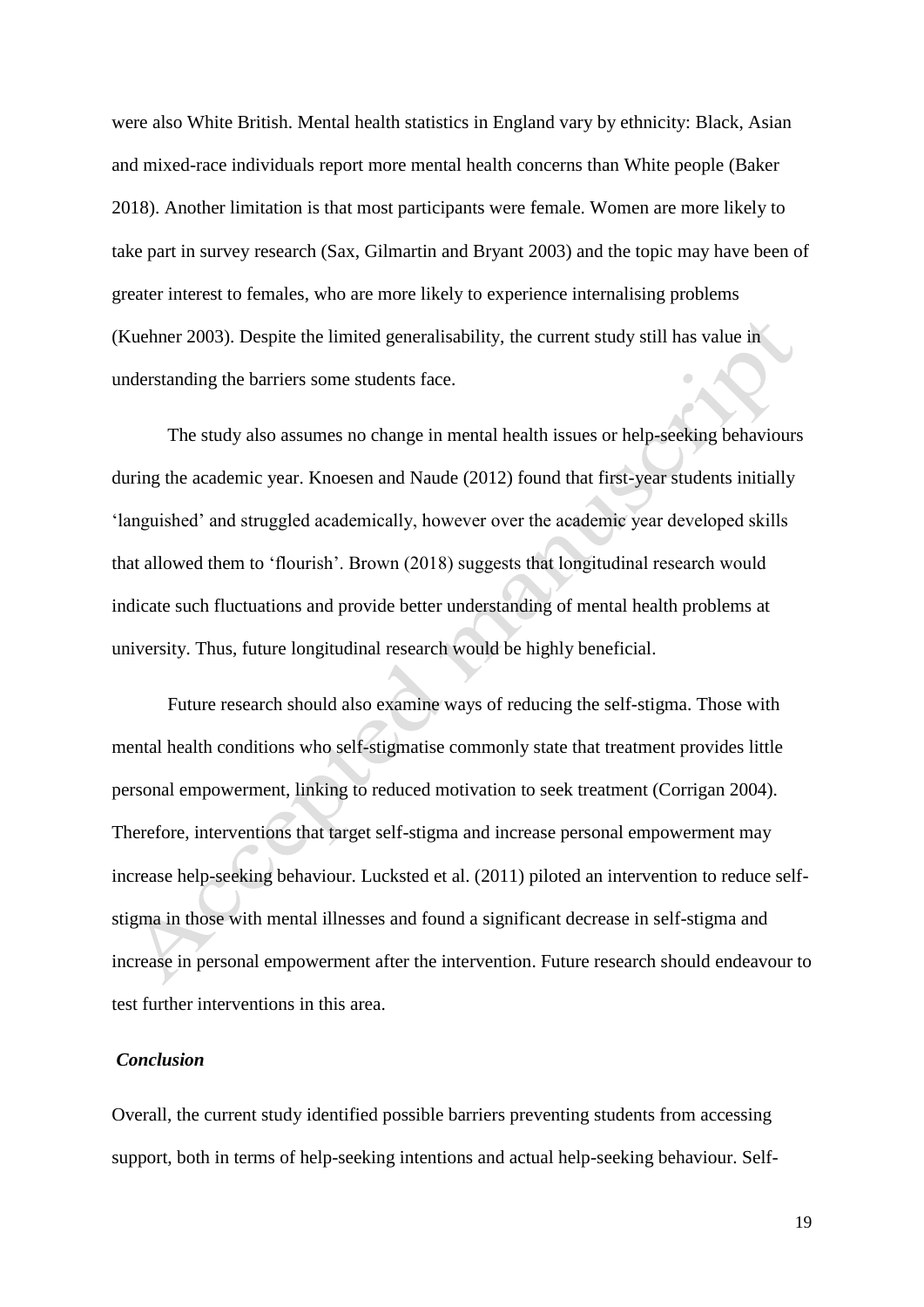stigma was a significant barrier of help-seeking behaviour, and disclosure, educational impact, previous diagnosis, suspected diagnosis and current mental health symptomology also interacted with help-seeking. This study makes an important contribution in deepening our understanding of the barriers faced by UK students in relation to mental health. More work needs to be done, however, on taking down these barriers, and promoting better student wellbeing.

Paperty of

Co maringerity

## **Acknowledgements**

Thank you to all of the participants in this study and peers and colleagues for their support in recruitment.

## **Declaration of interest**

This work received no grant funding support. The authors have no conflicts of interest to declare.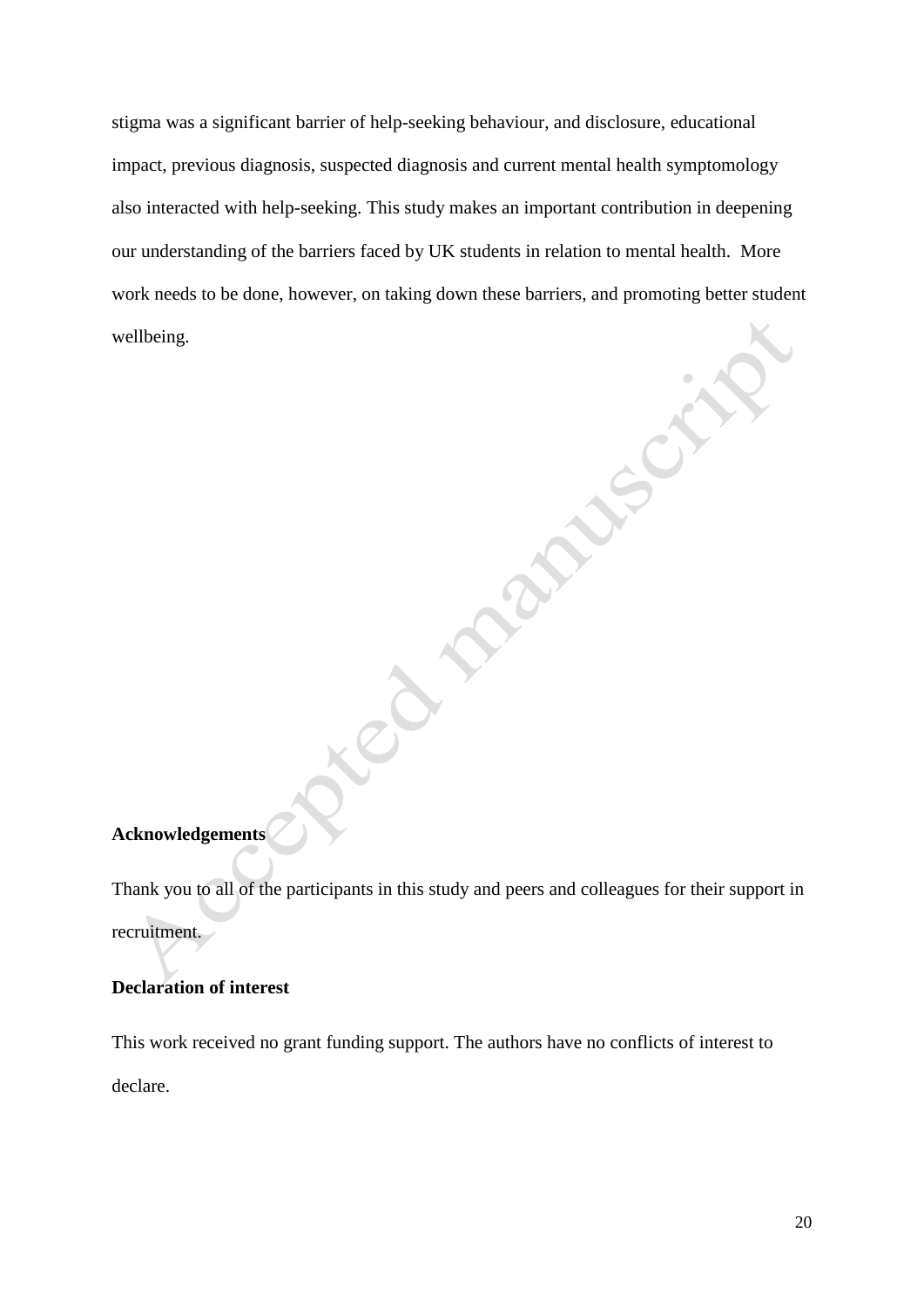### **References**

- Abraham, Charles, Paschal Sheeran, and Marion Henderson. 2011. 'Extending Social Cognition Models of Health Behaviour'. Health Education Research 26 (4): 624–637. https://doi.org/10.1093/her/cyr018.
- Baker, Carl. 2018. Mental Health Statistics For England: Prevalence, Services And Funding. House of Commons Library. Accessed 8 August 2018. http://researchbriefings.files.parliament.uk/documents/SN06988/SN06988.pdf
- Barney, L.J., Griffiths, K.M., Christensen, H., and Jorm, A.F. 2009. 'Exploring the nature of stigmatising beliefs about depression and help-seeking: Implications for reducing stigma'. BMC Public Health 9: 61 https://doi.org.10.1186/1471-2458-9-61.
- Bathje, Geoff, and John Pryor. 2011. 'The Relationships Of Public And Self-Stigma To Seeking Mental Health Services'. Journal Of Mental Health Counselling 33 (2): 161- 176. https://doi:10.17744/mehc.33.2.g6320392741604l1.
- Bril-Barniv, Shani, Galia S. Moran, Adi Naaman, David Roe, and Orit Karnieli-Miller. 2017. 'A Qualitative Study Examining Experiences and Dilemmas in Concealment and Disclosure of People Living With Serious Mental Illness'. Qualitative Health Research 27 (4): 573–83. https://doi.org/10.1177/1049732316673581.
- Brown, P. 2016. The invisible problem? Improving students' mental health. Higher Education Policy Institute. Accessed 31 July 2018. https://www.hepi.ac.uk/wpcontent/uploads/2016/09/STRICTLY-EMBARGOED-UNTIL-22-SEPT-Hepi-Report-88-FINAL.pdf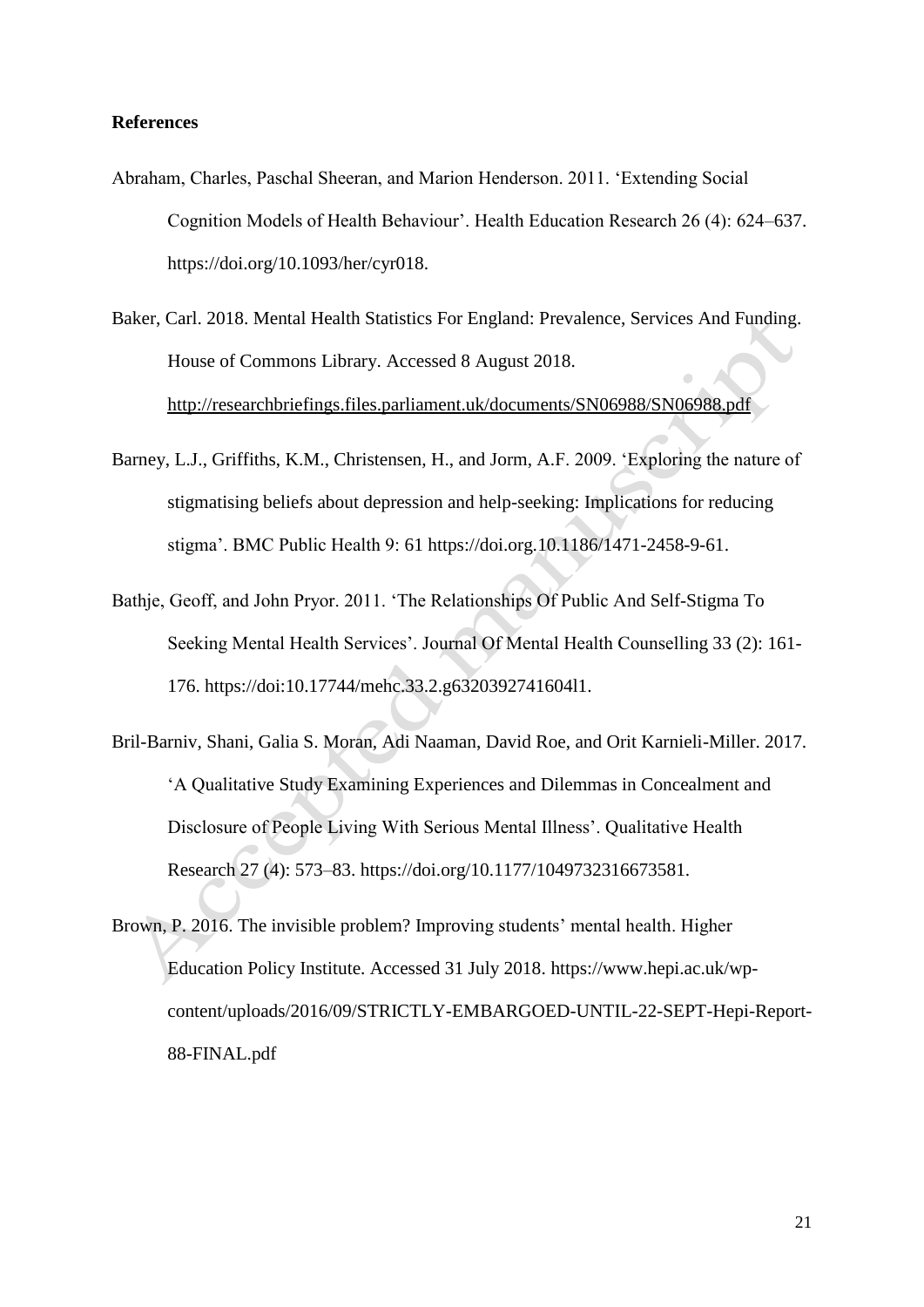Brown, June S. L. 2018. 'Student Mental Health: Some Answers and More Questions'. Journal of Mental Health 27 (3): 193–96. https://doi.org/10.1080/09638237.2018.1470319.

- Carver, Charles S. 1997. 'You Want to Measure Coping but Your Protocol' Too Long: Consider the Brief Cope'. International Journal of Behavioural Medicine 4 (1): 92. https://doi.org/10.1207/s15327558ijbm0401\_6.
- Carver, Charles S., and Jennifer Connor-Smith. 2010. 'Personality and Coping'. Annual Review of Psychology 61 (1): 679–704. https://doi.org/10.1146/annurev.psych.093008.100352.
- Clement, S., O. Schauman, T. Graham, F. Maggioni, S. Evans-Lacko, N. Bezborodovs, C. Morgan, N. Rüsch, J. S. L. Brown, and G. Thornicroft. 2015. 'What Is the Impact of Mental Health-Related Stigma on Help-Seeking? A Systematic Review of Quantitative and Qualitative Studies'. Psychological Medicine 45 (1): 11–27. https://doi.org/10.1017/S0033291714000129.
- Cornwall, Andrea, and Rachel Jewkes. 1995. 'What is Participatory Research?' Social Science & Medicine 41 (12): 1667–1676. https://doi.org/10.1016/0277- 9536(95)00127-S.
- Corrigan, Patrick. 2004. 'How Stigma Interferes with Mental Health Care'. The American Psychologist 59 (7): 614–25. https://doi.org/10.1037/0003-066X.59.7.614.
- Corrigan, Patrick, Amy C. Watson, and Leah Barr. 2006. 'The Self–Stigma of Mental Illness: Implications for Self–Esteem and Self–Efficacy'. Journal of Social and Clinical Psychology 25 (8): 875–84. https://doi.org/10.1521/jscp.2006.25.8.875.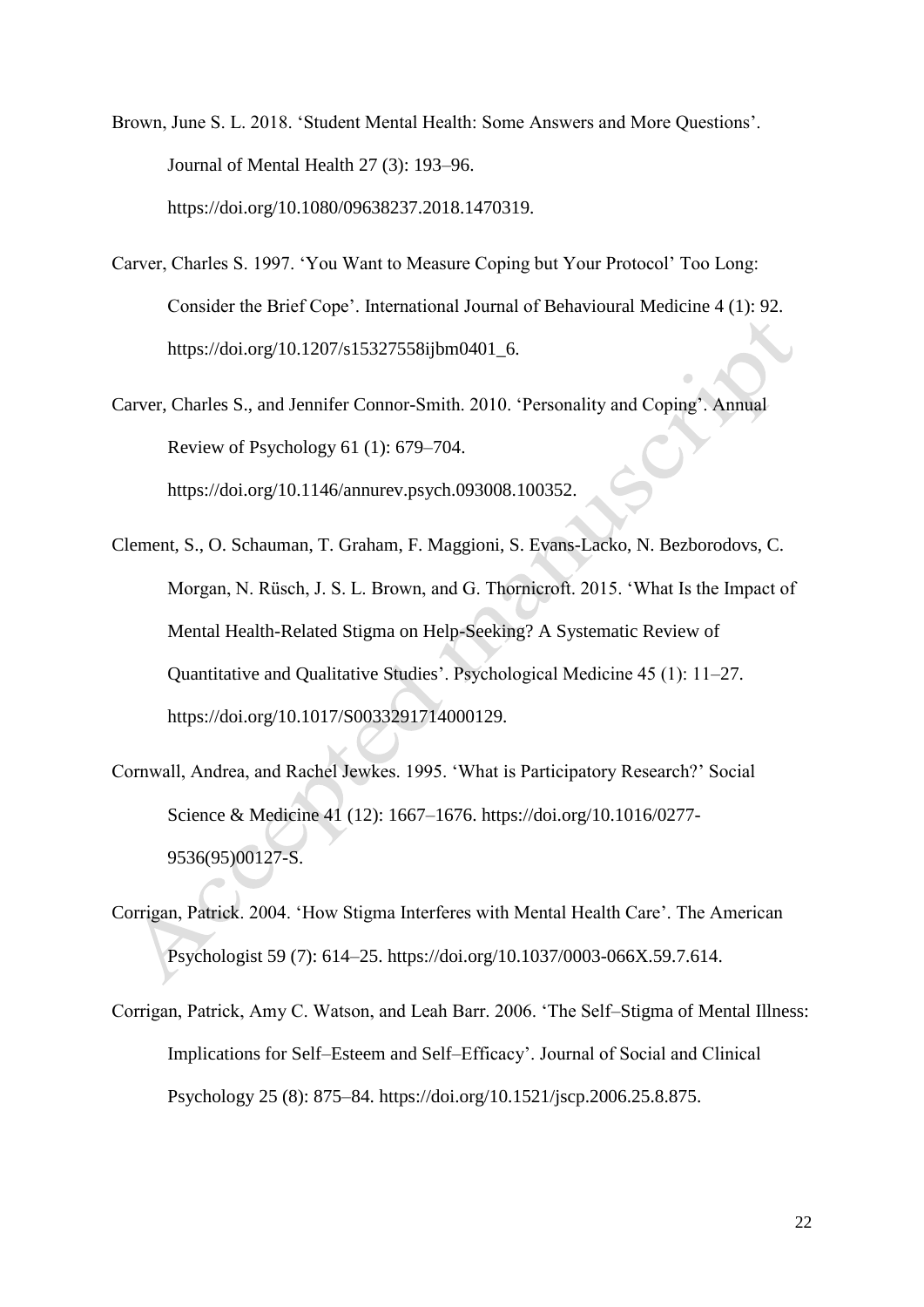Czyz, Ewa K., Adam G. Horwitz, Daniel Eisenberg, Anne Kramer, and Cheryl A. King. 2013. 'Self-Reported Barriers to Professional Help Seeking Among College Students at Elevated Risk for Suicide'. Journal of American College Health 61 (7): 398–406. https://doi.org/10.1080/07448481.2013.820731.

- D'Avanzo, B., Barbato, A., Erzegovesi, S., Lampertico, L., Rapisarda, F., and Valsecchi, L. 2012. 'Formal and Informal Help-Seeking for Mental Health Problems. A survey of preferences of Italian Students'. Clinical Practice & Epidemiology in Mental Health 8: 47-51. https://doi: 10.2174/1745017901208010047.
- de Bruijn, Gert-Jan, Kim Out, and Ryan E. Rhodes. 2014. 'Testing The Effects Of Message Framing, Kernel State, And Exercise Guideline Adherence On Exercise Intentions And Resolve'. British Journal Of Health Psychology 19 (4): 871–885. https://doi:10.1111/bjhp.12086.
- Eisenberg, Daniel, and Henry Chung. 2012. 'Adequacy of Depression Treatment among College Students in the United States'. General Hospital Psychiatry 34 (3): 213–20. https://doi.org/10.1016/j.genhosppsych.2012.01.002.
- Eisenberg, Daniel, Marilyn F. Downs, Ezra Golberstein, and Kara Zivin. 2009. 'Stigma and Help Seeking for Mental Health Among College Students, Stigma and Help Seeking for Mental Health Among College Students'. Medical Care Research and Review 66 (5): 522–541. https://doi.org/10.1177/1077558709335173.
- Eisenberg, Daniel, Ezra Golberstein, and Sarah E. Gollust. 2007. 'Help-Seeking and Access to Mental Health Care in a University Student Population'. Medical Care 45 (7): 594– 601. https://doi.org/10.1097/MLR.0b013e31803bb4c1.
- Eskin, Mehmet, Jian-Min Sun, Jamila Abuidhail, Kouichi Yoshimasu, Omar Kujan, Mohsen Janghorbani, Chris Flood, et al. 2016. 'Suicidal Behavior and Psychological Distress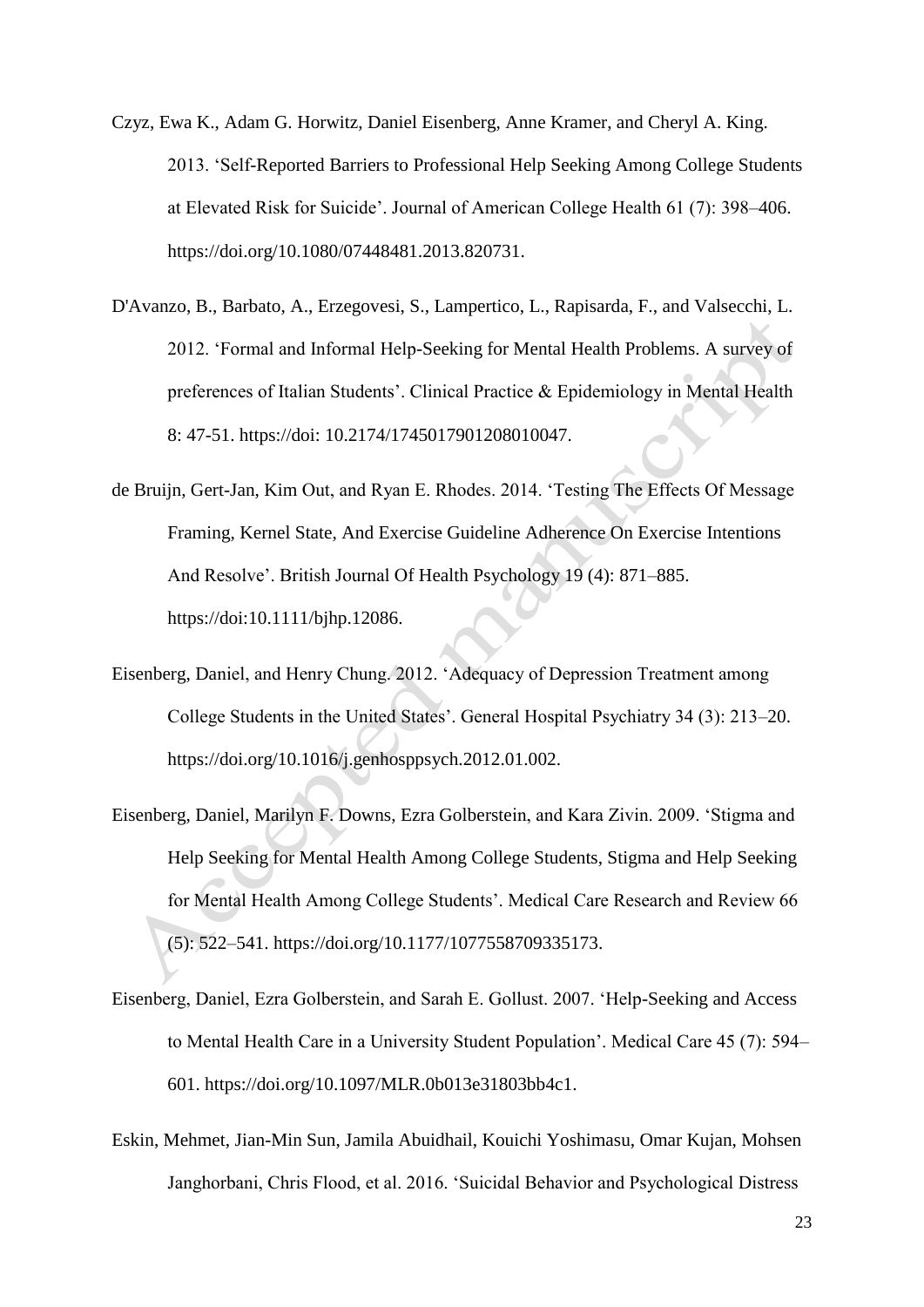in University Students: A 12-Nation Study'. Archives of Suicide Research 20 (3): 369–388. https://doi.org/10.1080/13811118.2015.1054055.

- Golberstein, Ezra, Daniel Eisenberg, and Sarah E. Gollust. 2008. 'Perceived Stigma and Mental Health Care Seeking'. Psychiatric Services 59 (4): 392–399. https://doi.org/10.1176/ps.2008.59.4.392.
- Gulliver, Amelia, Kathleen M. Griffiths, and Helen Christensen. 2010. 'Perceived Barriers and Facilitators to Mental Health Help-Seeking in Young People: A Systematic Review'. BMC Psychiatry 10 (1): 113. https://doi.org/10.1186/1471-244X-10-113.
- Gulliver, Amelia, Kathleen M. Griffiths, Helen Christensen, and Jacqueline L. Brewer. 2012. 'A Systematic Review of Help-Seeking Interventions for Depression, Anxiety and General Psychological Distress'. BMC Psychiatry 12 (1): 81. https://doi.org/10.1186/1471-244X-12-81.
- Hartley, Michael T. 2011. 'Examining the relationships between resilience, mental health, and academic persistence in undergraduate college students.' Journal of American College Health 59, (7): 596-604. https://doi: 10.1080/07448481.2010.515632.
- Hartrey, Laura, Suzanne Denieffe, and John S. G. Wells. 2017. 'A Systematic Review of Barriers and Supports to the Participation of Students with Mental Health Difficulties in Higher Education'. Mental Health & Prevention 6: 26–43. https://doi.org/10.1016/j.mhp.2017.03.002.
- Hendryx, Michael, Carla A. Green, and Nancy A. Perrin. 2009. "Social Support, Activities, And Recovery From Serious Mental Illness: STARS Study Findings". The Journal Of Behavioral Health Services & Research 36 (3): 320-329. https://doi:10.1007/s11414- 008-9151-1.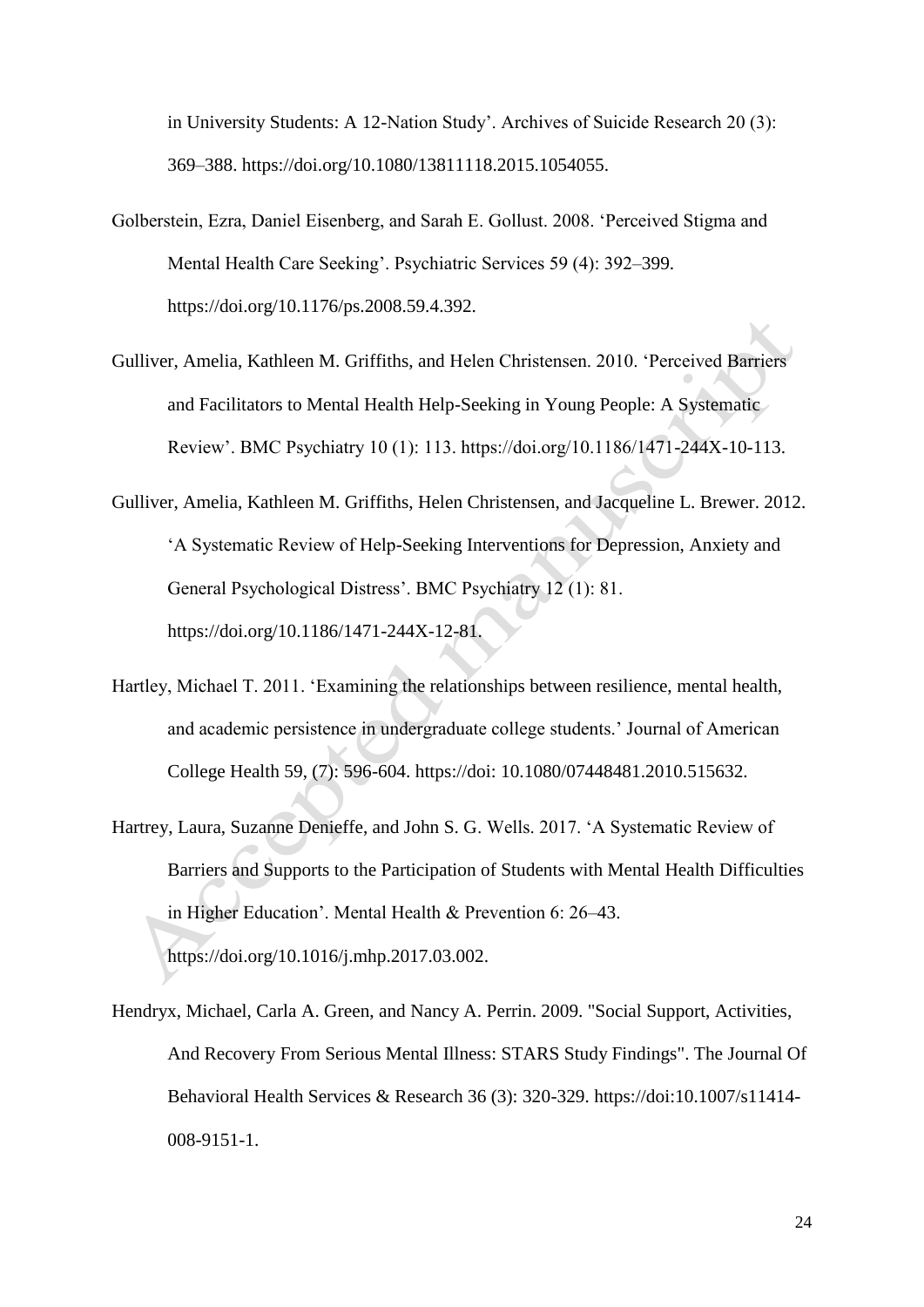Henry, Julie D., and John R. Crawford. 2005. 'The Short-Form Version of the Depression Anxiety Stress Scales (DASS-21): Construct Validity and Normative Data in a Large Non-Clinical Sample'. British Journal of Clinical Psychology 44 (2): 227–239. https://doi.org/10.1348/014466505X29657.

Higher Education Statistics Authority. 2018. Higher Education Student Statistics: UK, 2016– 17 – student numbers and characteristics. HESA. Accessed 31 July 2018. [https://www.hesa.ac.uk/news/11-01-2018/sfr247-highereducation-student](https://www.hesa.ac.uk/news/11-01-2018/sfr247-highereducation-student-statistics/numbers)[statistics/numbers](https://www.hesa.ac.uk/news/11-01-2018/sfr247-highereducation-student-statistics/numbers)

Husky, Mathilde M., Ingrid Zablith, Victor Alvarez Fernandez, and Viviane Kovess-Masfety. 2016. 'Factors Associated with Suicidal Ideation Disclosure: Results from a Large Population-Based Study'. Journal of Affective Disorders 205: 36–43. https://doi.org/10.1016/j.jad.2016.06.054.

- Kahn, Jeffrey H., and Robert M. Hessling. 2001. 'Measuring the Tendency to Conceal Versus Disclose Psychological Distress'. Journal of Social and Clinical Psychology 20 (1): 41–65. https://doi.org/10.1521/jscp.20.1.41.22254.
- Kitzrow, Martha Anne. 2003 'The mental health needs of today's college students: Challenges and recommendations'. NASPA Journal, 41 (1): 167-181. https://do[i:](http://dx.doi.org/10.2202/1949-6605.5037)  [10.2202/1949-6605.5037.](http://dx.doi.org/10.2202/1949-6605.5037)
- Knoesen, R., and Naude, L. 2017. 'Experiences of flourishing and languishing during the first year at university'. Journal of Mental Health 27 (3): 269-278. [https://doi.org/10.1080/09638237.2017.1370635.](https://doi.org/10.1080/09638237.2017.1370635)
- Kuehner, Christine. 2003. 'Gender differences in unipolar depression: an update of epidemiological findings and possible explanations.' Acta Psychiatrica Scandinavica 108 (3): 163-174. [https://doi.org/10.1034/j.1600-0447.2003.00204.x.](https://doi.org/10.1034/j.1600-0447.2003.00204.x)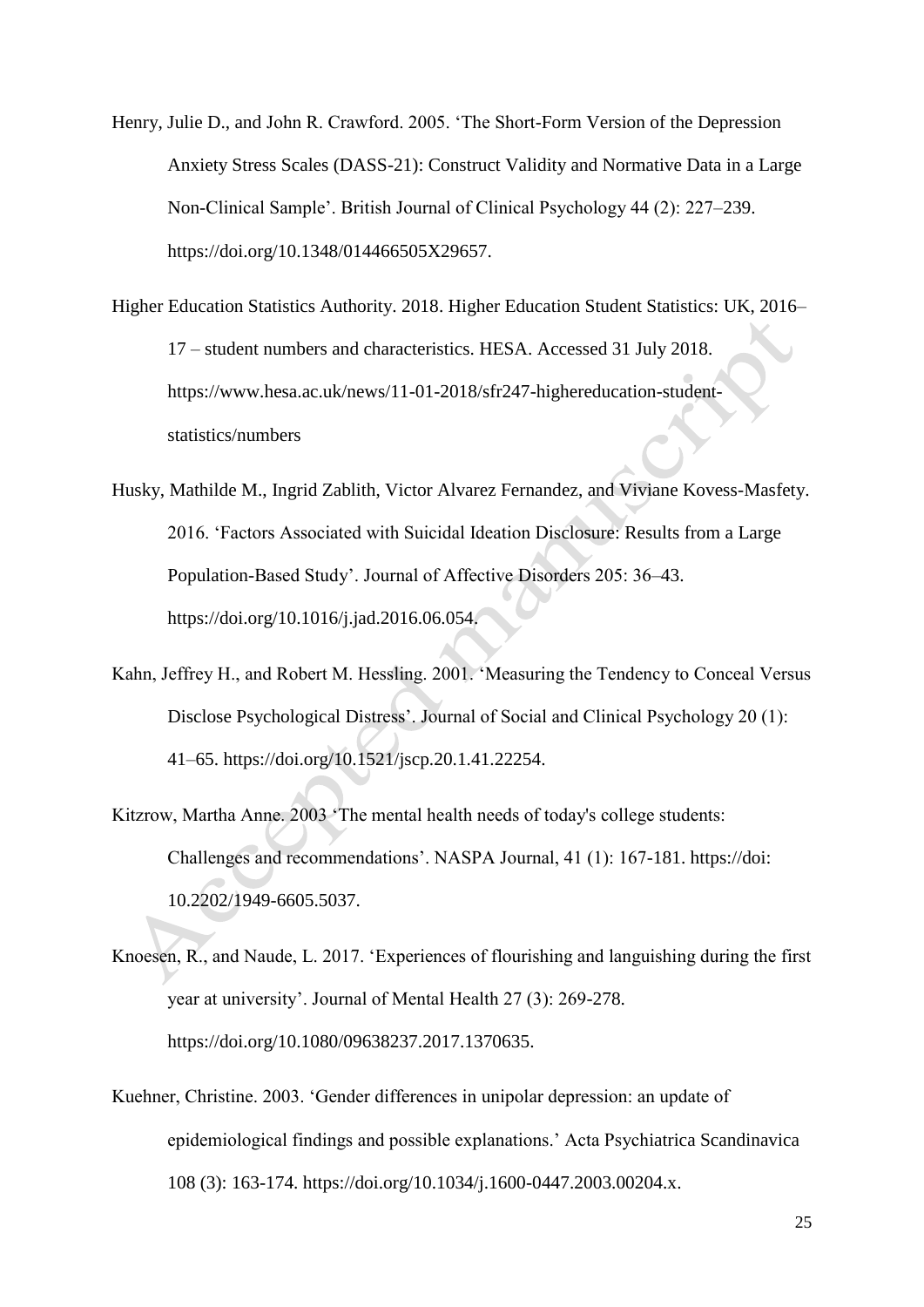- Lucksted, Alicia, Amy Drapalski, Christine Calmes, Courtney Forbes, Bruce DeForge, and Jennifer Boyd. 2011. 'Ending self-stigma: Pilot evaluation of a new intervention to reduce internalized stigma among people with mental illnesses.' Psychiatric Rehabilitation Journal 35 (1): 51. https://doi: 10.2975/35.1.2011.51.54.
- Mackay, James, Susan T. Charles, Bryan Kemp, and Jutta Heckhausen. 2011. 'Goal Striving and Maladaptive Coping in Adults Living With Spinal Cord Injury: Associations With Affective Well-Being, Goal Striving and Maladaptive Coping in Adults Living With Spinal Cord Injury: Associations With Affective Well-Being'. Journal of Aging and Health 23 (1): 158–176. https://doi.org/10.1177/0898264310382039.
- Montano, D.E., and Kasprzyk, D. 2015. Theory of Reasoned Action, Theory of Planned Behaviour, and the Integrated Behavioural Model. In K. Glanz, B.K. Rimer, and K. "V". Viswanath (Eds.), Health behavior: Theory, research, and practice (pp. 95-124). San Francisco, CA, US: Jossey-Bass.
- Monzani, Dario, Patrizia Steca, Andrea Greco, Marco D'Addario, Erika Cappelletti, and Luca Pancani. 2015. 'The Situational Version of the Brief COPE: Dimensionality and Relationships with Goal-Related Variables'. Europe's Journal of Psychology 11 (2): 295–310. https://doi.org/10.5964/ejop.v11i2.935.
- Mowbray, Carol T., Deborah Megivern, James M. Mandiberg, Shari Strauss, Catherine H. Stein, Kim Collins, Sandra Kopels, Caroline Curlin, and Robin Lett. 2006. 'Campus Mental Health Services: Recommendations for Change'. American Journal of Orthopsychiatry 76 (2): 226–237. https://doi.org/10.1037/0002-9432.76.2.226.
- NUS-USI. 2017. Student Wellbeing Research Report. National Union of Students. Accessed 31 July 2018. [https://nusdigital.s3-eu-west-](https://nusdigital.s3-eu-west-1.amazonaws.com/document/documents/33436/59301ace47d6320274509b83e1bea53e/NUSUSI_Student_Wellbeing_Research_Report.pdf)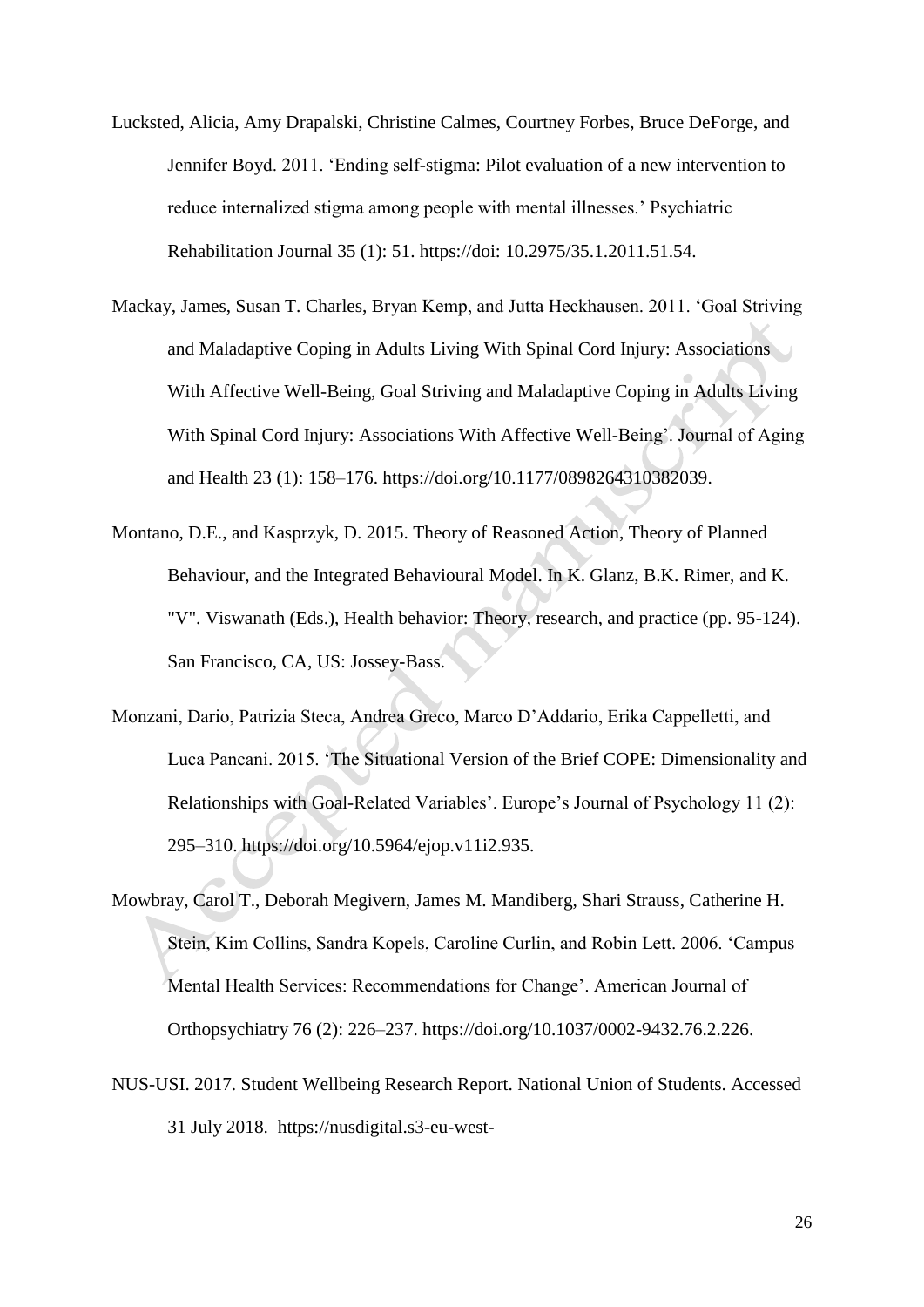[1.amazonaws.com/document/documents/33436/59301ace47d6320274509b83e1bea53](https://nusdigital.s3-eu-west-1.amazonaws.com/document/documents/33436/59301ace47d6320274509b83e1bea53e/NUSUSI_Student_Wellbeing_Research_Report.pdf) [e/NUSUSI\\_Student\\_Wellbeing\\_Research\\_Report.pdf](https://nusdigital.s3-eu-west-1.amazonaws.com/document/documents/33436/59301ace47d6320274509b83e1bea53e/NUSUSI_Student_Wellbeing_Research_Report.pdf)

- Pahwa, Rohini, Anthony Fulginiti, John S. Brekke, and Eric Rice. 2017. 'Mental Illness Disclosure Decision Making'. The American Journal of Orthopsychiatry 87 (5): 575– 584. https://doi.org/10.1037/ort0000250.
- Patel, Vikram, Alan J Flisher, Sarah Hetrick, and Patrick McGorry. 2007. 'Mental Health of Young People: A Global Public-Health Challenge'. The Lancet 369 (9569): 1302– 1313. https://doi.org/10.1016/S0140-6736(07)60368-7.
- Quinn, Neil, Alistair Wilson, Gillian MacIntyre, and Teresa Tinklin. 2009. '"People Look at You Differently": Students' Experience of Mental Health Support within Higher Education'. British Journal of Guidance & Counselling 37 (4): 405–418. [https://doi.org/10.1080/03069880903161385.](https://doi.org/10.1080/03069880903161385)
- Rickwood, Debra, Frank P. Deane, Coralie J. Wilson, and Joseph Ciarrochi. 2005. 'Young people's help-seeking for mental health problems.' Australian e-journal for the Advancement of Mental health 4 (3): 218-251. https://doi.org/10.5172/jamh.4.3.218.
- Robotham, David, and Claire Julian. 2006. 'Stress and the higher education student: a critical review of the literature.' Journal of further and higher education, 30 (2): 107-117. https://doi.org/10.1080/03098770600617513.
- Rosenthal, Beth, and Cody Wilson. 2008. 'Mental Health Services: Use and Disparity Among Diverse College Students'. Journal of American College Health 57 (1): 61–68. [https://doi.org/10.3200/JACH.57.1.61-68.](https://doi.org/10.3200/JACH.57.1.61-68)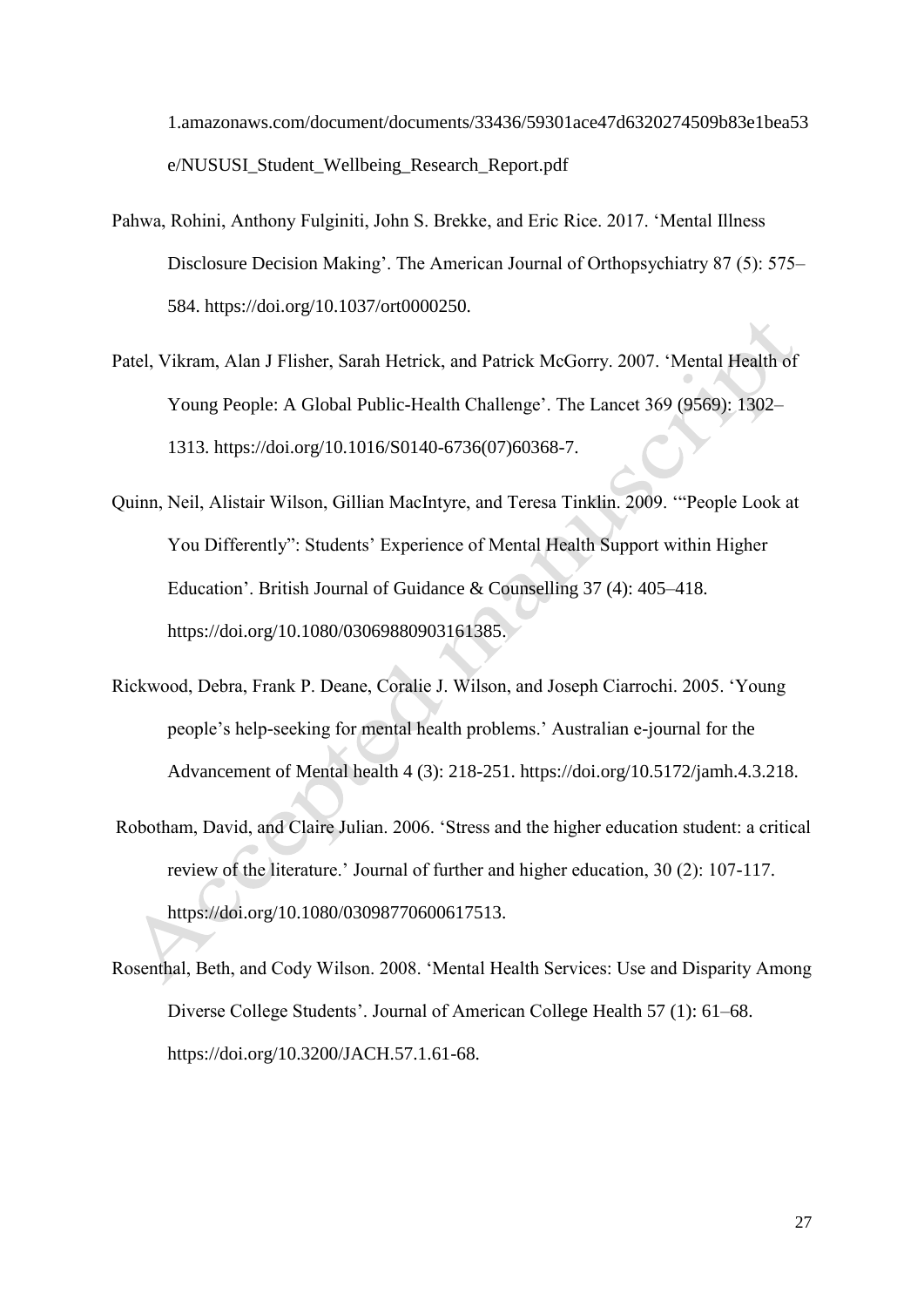- Sax, Linda J., Shannon K. Gilmartin, and Alyssa N. Bryant. 2003. 'Assessing response rates and nonresponse bias in web and paper surveys.' Research in higher education, 44 (4): 409-432. https://doi.org/10.1023/A:1024232915870
- Stallman, Helen M. 2010. 'Psychological Distress in University Students: A Comparison with General Population Data'. Australian Psychologist 45 (4): 249–257. https://doi.org/10.1080/00050067.2010.482109.
- Struthers, C. Ward, Raymond P. Perry, and Verena H. Menec. 2000. 'An Examination of the Relationship Among Academic Stress, Coping, Motivation, and Performance in College'. Research in Higher Education 41 (5): 581–592. https://doi.org/10.1023/A:1007094931292.
- Thorley, Craig. 2017. Not by degrees: Improving student mental health in the UK's universities. Institute for Public Policy Research. Accessed 31 July 2018. [https://www.ippr.org/files/2017-09/1504645674\\_not-by-degrees-170905.pdf](https://www.ippr.org/files/2017-09/1504645674_not-by-degrees-170905.pdf)
- Tucker, Jeritt R., Joseph H. Hammer, David L. Vogel, Rachel L. Bitman, Nathaniel G. Wade, and Emily J. Maier. 2013. 'Disentangling Self-Stigma: Are Mental Illness and Help-Seeking Self-Stigmas Different?' Journal of Counselling Psychology 60 (4): 520–531. https://doi.org/10.1037/a0033555.
- Vidourek, Rebecca A., Keith A. King, Laura A. Nabors, and Ashley L. Merianos. 2014. 'Students' Benefits and Barriers to Mental Health Help-Seeking'. Health Psychology and Behavioural Medicine 2 (1): 1009–1022. https://doi.org/10.1080/21642850.2014.963586.
- Vogel, David L., Nathaniel G. Wade, and Shawn Haake. 2006. 'Measuring the Self-Stigma Associated with Seeking Psychological Help'. Journal of Counselling Psychology 53 (3): 325–337. https://doi.org/10.1037/0022-0167.53.3.325.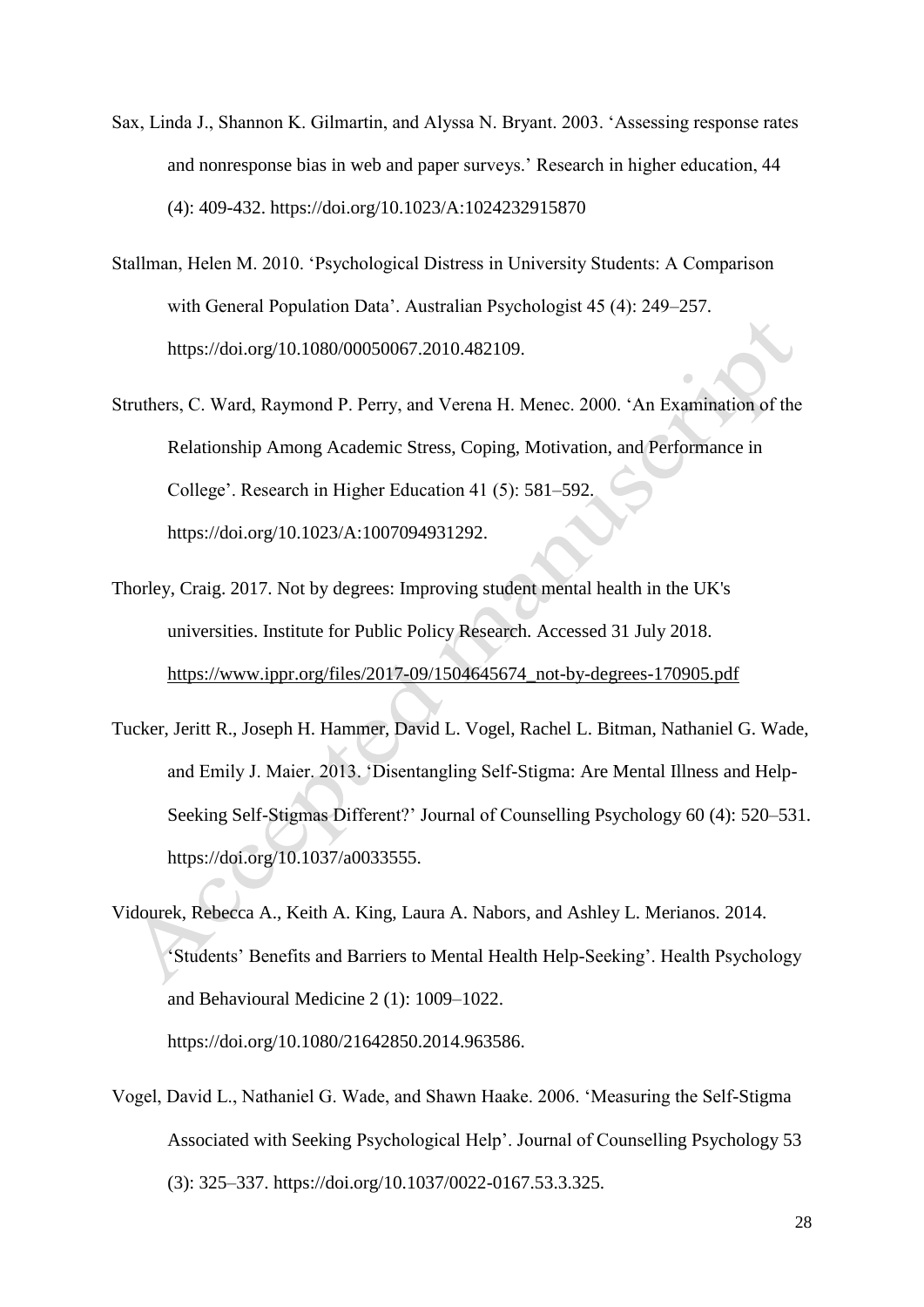Wilson, Coralie J., Frank P. Deane, Joseph Ciarrochi, and Debra Rickwood. 2005. 'Measuring Help-Seeking Intentions: Properties of the General Help Seeking Questionnaire'. Canadian Journal of Counselling and Psychotherapy 39 (1): 15.

https://cjc-rcc.ucalgary.ca/cjc/index.php/rcc/article/view/265.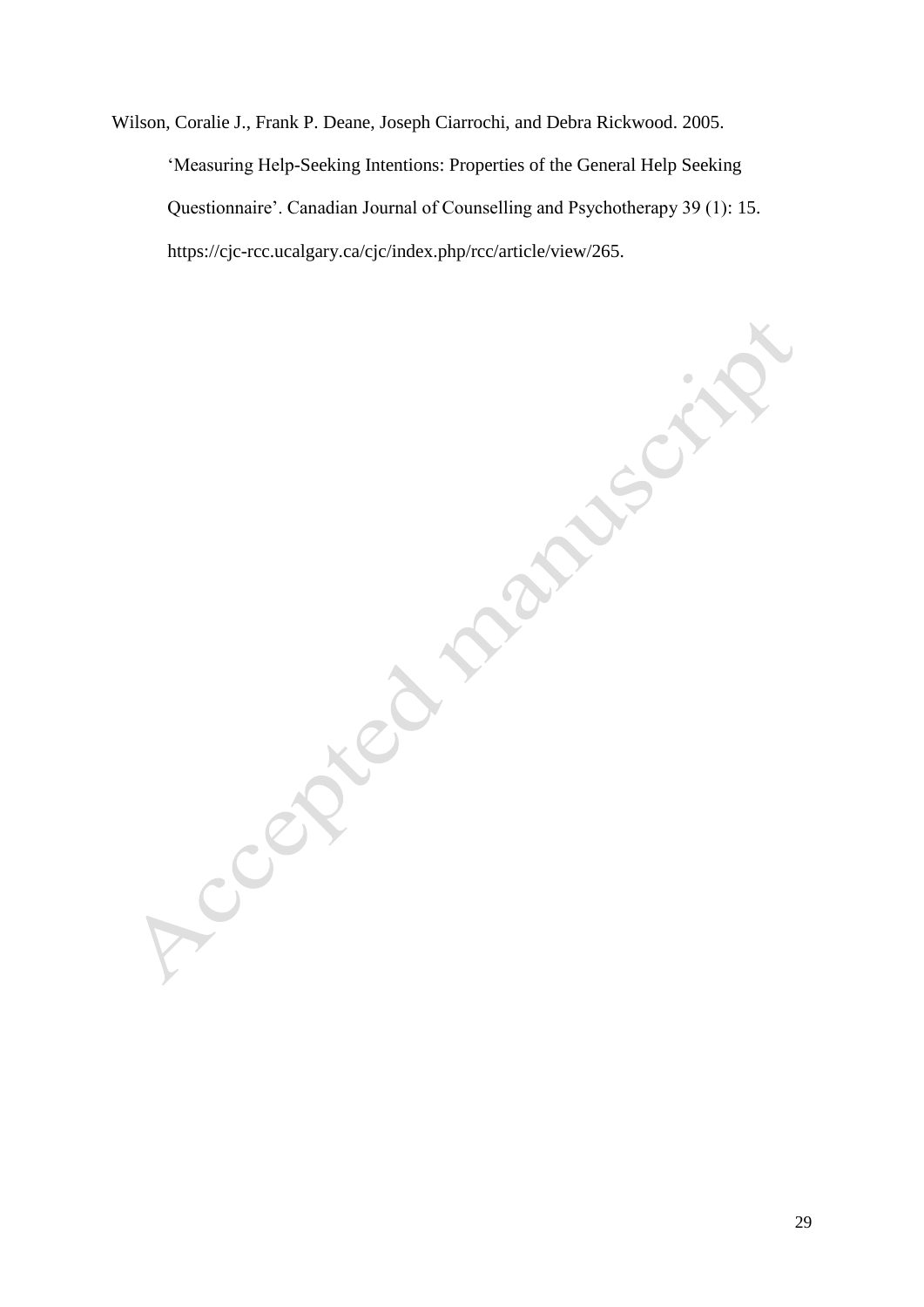|                                    | Percentage |
|------------------------------------|------------|
| Region of university               |            |
| South East England                 | 65.3       |
| <b>East and West Midlands</b>      | 7.2        |
| Wales                              | 6.8        |
| South West England                 | 6.1        |
| London                             | 5.1        |
| Yorkshire and the Humber           | 3.2        |
| North West and North East England  | 4.3        |
| Scotland                           | 1.2        |
| East of England                    | 0.8        |
| Student status                     |            |
| Home                               | 86.2       |
| EU                                 | 9          |
| International                      | 4.8        |
| Study status                       |            |
| Full-time                          | 97.9       |
| Part-time                          | 1.9        |
| Other                              | $\cdot$ 3  |
| Level of study                     |            |
| Undergraduate                      | 89.1       |
| Postgraduate taught (e.g. Masters) | 6.6        |
| Postgraduate research (e.g. PhD)   | 3.7        |
| Other                              | .5         |
| Current year of study              |            |
| Year one                           | 26.6       |
| Year two                           | 28.5       |
| Year three                         | 39.6       |
| Year four                          | $5.1\,$    |
| Other                              | .3         |

Table 1. Demographic information on university and student status variables.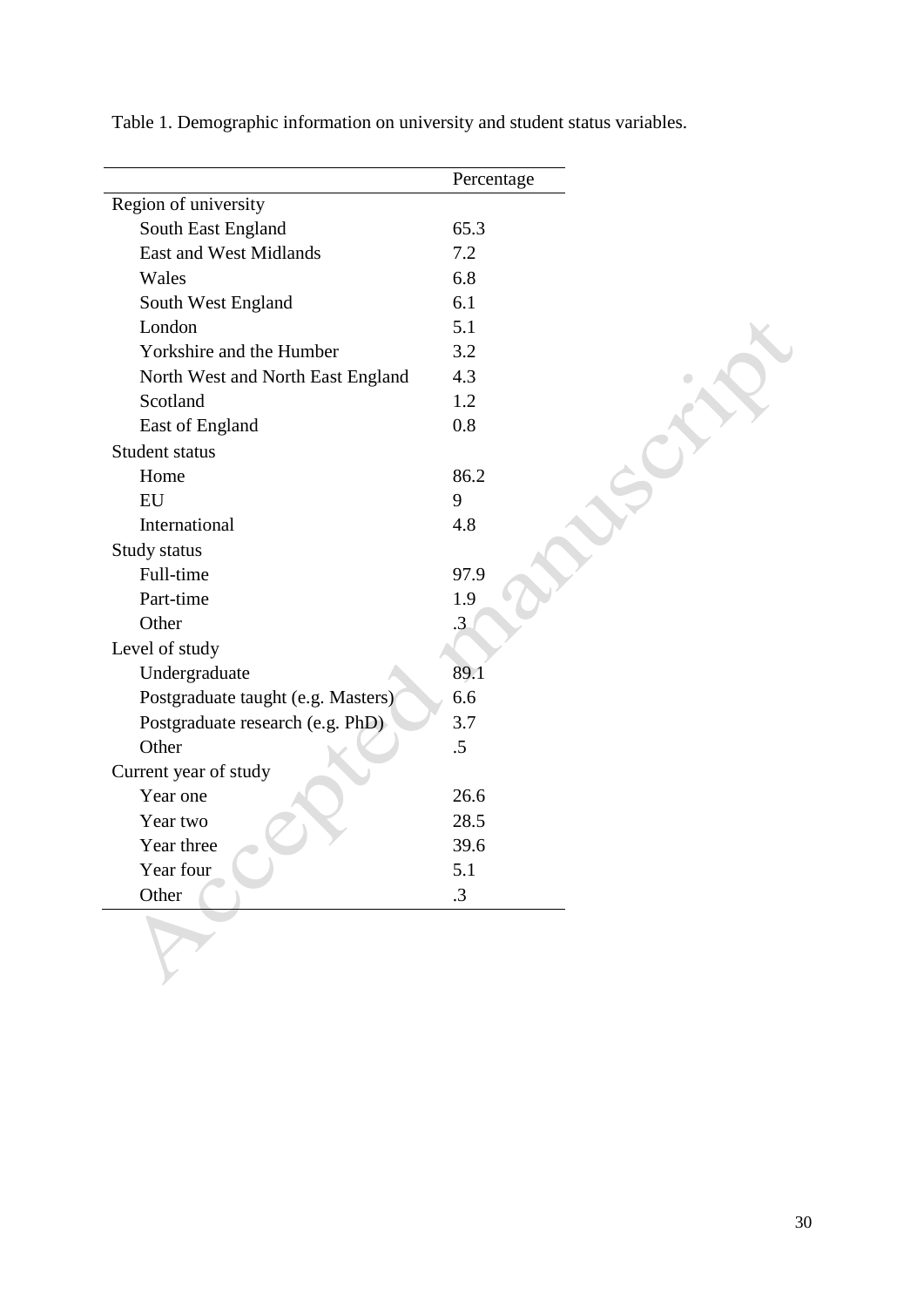Table 2. Diagnosis details, including mean age of diagnosis, and suspected diagnoses. Note: participants could report more than one condition.

|                                       | N diagnosed | Mean $(SD)$ age of | $N$ suspected    |
|---------------------------------------|-------------|--------------------|------------------|
| Condition                             | $(\% )$     | diagnosis          | diagnosis $(\%)$ |
| Anxiety disorder                      | 114 (30.3%) | 17.19(4.65)        | 96 (25.5%)       |
| Mood disorder                         | 84 (22.3%)  | 16.96(4.26)        | 64 (17%)         |
| Eating disorder                       | $30(8\%)$   | 16.20(3.01)        | 18 (4.8%)        |
| <b>Obsessive Compulsive Disorder</b>  | $22(5.9\%)$ | 17.77 (8.94)       | $16(4.3\%)$      |
| Personality disorder                  | 14 (3.7%)   | 20.58 (7.83)       | 14(3.7%)         |
| <b>Post-Traumatic Stress Disorder</b> | 14 (3.7%)   | 18.38(3.15)        | $12(3.2\%)$      |
| <b>Autism Spectrum Condition</b>      | $8(2.1\%)$  | 22.50 (13.43)      | $7(1.9\%)$       |
| Psychotic Disorder                    | $6(1.6\%)$  | 22.17 (11.44)      | 1(.3%)           |
| Other                                 | $4(1.6\%)$  | 17.75 (9.03)       | $7(1.9\%)$       |
| <b>Addiction disorder</b>             | $3(.8\%)$   | 17.00(1.00)        | $7(1.9\%)$       |
| Tourette's Syndrome                   | $2(.5\%)$   | 15.50(3.54)        | $1(.3\%)$        |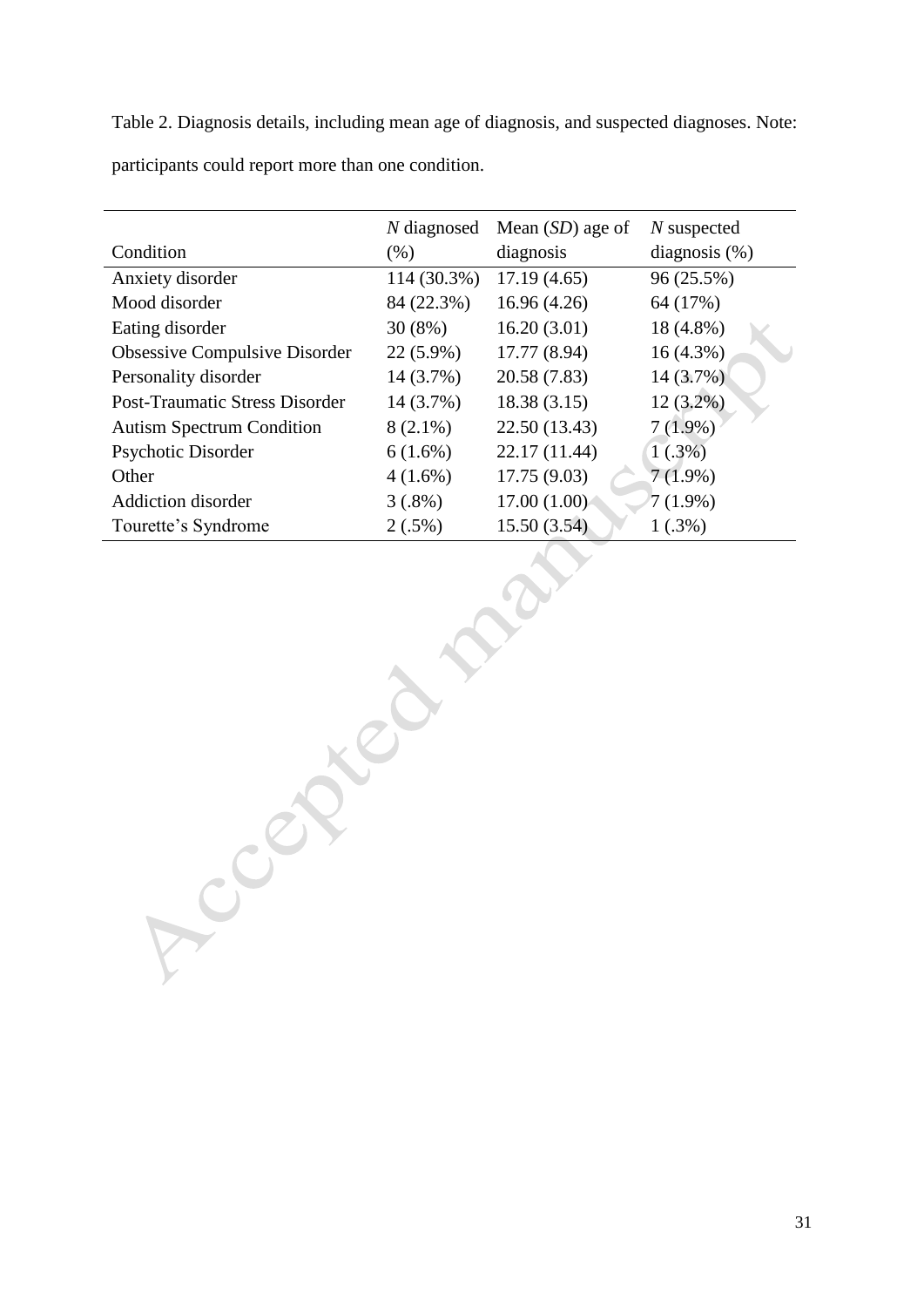|                           | Help-seeking intentions: |      | <b>Help-seeking intentions:</b>                     |          | Help-seeking intentions: |           |         |                 |           |
|---------------------------|--------------------------|------|-----------------------------------------------------|----------|--------------------------|-----------|---------|-----------------|-----------|
|                           | <b>Formal sources</b>    |      | <b>Informal sources</b><br>$\overline{\phantom{0}}$ |          | No-one                   |           |         |                 |           |
|                           | $\bf{B}$                 | SEB  | $\beta$                                             | $\bf{B}$ | SEB                      | $\beta$   | B       | SE <sub>B</sub> | $\beta$   |
| Step One                  |                          |      |                                                     |          |                          |           |         |                 |           |
| Age                       | $-.002$                  | .065 | $-.002$                                             | $-.17$   | .076                     | $-.12*$   | .009    | .031            | .017      |
| Gender                    | 2.18                     | .60  | .19***                                              | $-.21$   | .70                      | $-0.016$  | .42     | .29             | .081      |
| Previous diagnosis        | $-2.17$                  | .47  | $-.25***$                                           | 2.12     | .55                      | $.21***$  | $-.29$  | .22             | $-.072$   |
| Undiagnosed condition     | $-.12$                   | .45  | $-0.015$                                            | $-3.33$  | .52                      | $-.33***$ | .77     | .21             | $.19***$  |
| Step Two                  |                          |      |                                                     |          |                          |           |         |                 |           |
| Age                       | $-0.026$                 | .064 | $-.021$                                             | $-16$    | .065                     | $-.11*$   | .006    | .024            | .010      |
| Gender                    | 2.25                     | .61  | $.20***$                                            | .31      | .62                      | .023      | .20     | .23             | .038      |
| Previous diagnosis        | $-1.34$                  | .54  | $-16*$                                              | .76      | .54                      | .074      | .042    | .20             | .011      |
| Undiagnosed condition     | $-.21$                   | .48  | $-.025$                                             | $-1.85$  | .49                      | $-.18***$ | .16     | .18             | .040      |
| <b>Educational</b> impact | .30                      | .12  | $.18*$                                              | $-0.19$  | .12                      | $-.091$   | $-.028$ | .045            | $-.036$   |
| Perceived public stigma   | .13                      | .062 | $.12*$                                              | $-.026$  | .062                     | $-.020$   | $-.006$ | .023            | $-.011$   |
| Self-stigma               | $-.13$                   | .035 | $-.22***$                                           | $-.027$  | .035                     | $-.039$   | .040    | .013            | $.15***$  |
| Disclosure                | .041                     | .023 | $\langle 11 \rangle$                                | .17      | .023                     | $.37***$  | $-.097$ | .008            | $-.54***$ |
| Coping                    | $-.026$                  | .023 | $-.067$                                             | .036     | .023                     | .076      | $-.001$ | .009            | $-.006$   |
| Depression                | $-.031$                  | .031 | $-.083$                                             | $-.11$   | .031                     | $-.25***$ | .039    | .012            | $.23***$  |
| Anxiety                   | .035                     | .032 | .087                                                | $-.038$  | .032                     | $-.079$   | $-.005$ | .012            | $-.025$   |
| <b>Stress</b>             | .003                     | .040 | .008                                                | .089     | .040                     | $.17*$    | $-.017$ | .015            | $-.086$   |

Table 3. Hierarchical linear regression predicting help-seeking intentions from formal sources, informal sources and 'no-one'.

Note: \*\*\**p*<.001 \*\**p*=.002 \**p*<.05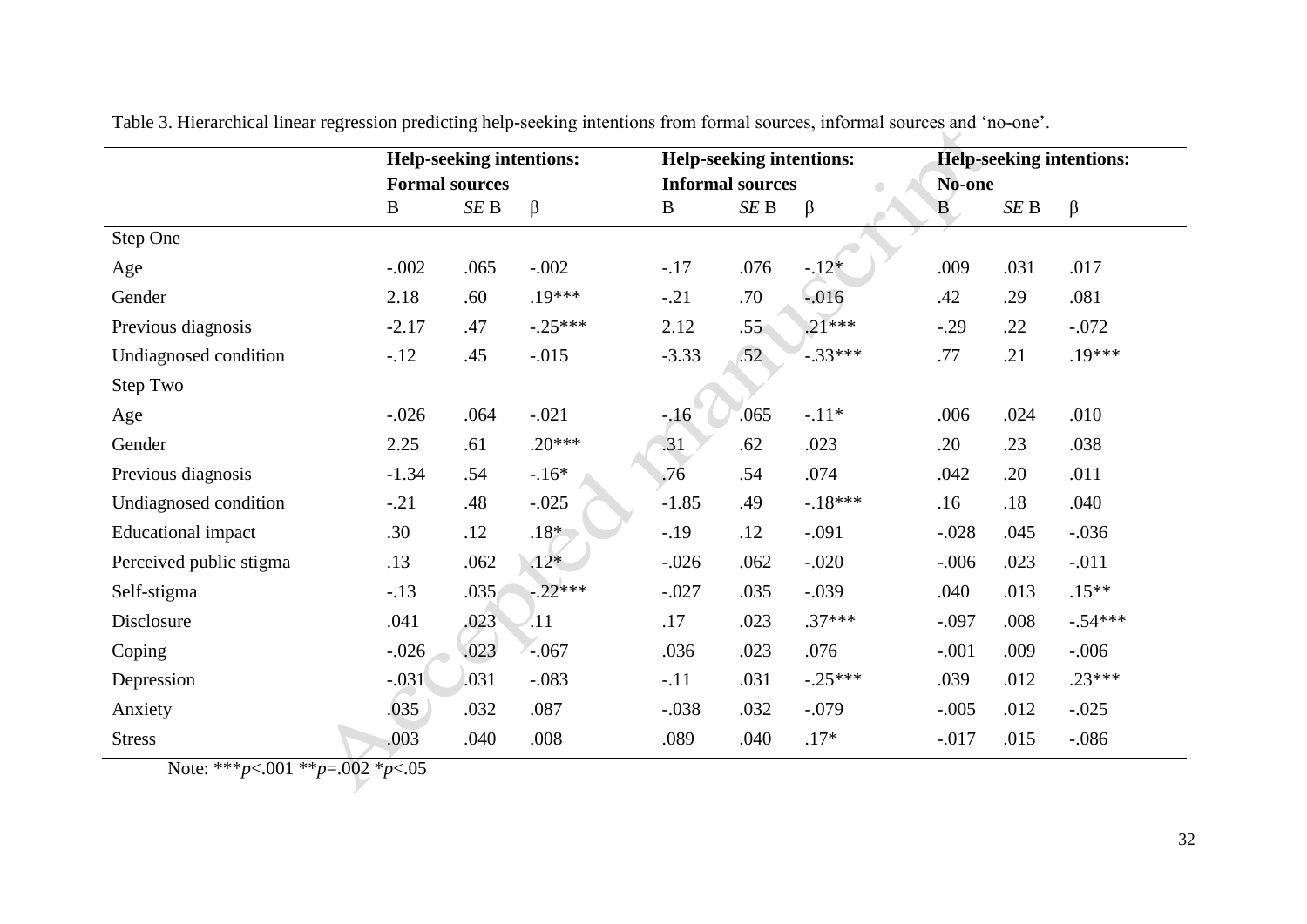Table 4. Descriptive statistics for the barriers for individuals who had or had not accessed

support for their mental health since being at university.

|                                   |                   | Have you accessed support for your<br>mental health since you have been at<br>university? |                |  |
|-----------------------------------|-------------------|-------------------------------------------------------------------------------------------|----------------|--|
|                                   | <b>Total Mean</b> | Yes $(n = 210)$                                                                           | No $(n = 163)$ |  |
|                                   | (SD)              | Mean $(SD)$                                                                               | Mean $(SD)$    |  |
| Help-seeking intentions: Formal   | 9.29(4.21)        | 10.30(4.14)                                                                               | 7.89(3.86)     |  |
| Help-seeking intentions: Informal | 17.45(5.09)       | 16.91(5.00)                                                                               | 18.10(5.14)    |  |
| Help seeking intentions: No-one   | 3.64(1.97)        | 3.47(1.89)                                                                                | 3.88(2.06)     |  |
| Disclosure                        | 34.23 (10.86)     | 34.07 (10.85)                                                                             | 34.18 (10.73)  |  |
| Self-stigma                       | 27.07(7.15)       | 26.30(6.80)                                                                               | 28.15 (7.47)   |  |
| Perceived public stigma           | 14.64(3.97)       | 15.09(3.71)                                                                               | 14.09 (4.24)   |  |
| Coping                            | 45.51 (10.68)     | 47.33 (9.36)                                                                              | 43.30 (11.81)  |  |
| <b>Educational impact</b>         | 5.24(2.48)        | 6.13(2.42)                                                                                | 4.12(2.07)     |  |
| Depression                        | 17.59(11.51)      | 20.32(11.46)                                                                              | 14.33 (10.67)  |  |
| Anxiety                           | 15.04 (10.50)     | 18.15 (10.40)                                                                             | 11.14(9.25)    |  |
| <b>Stress</b>                     | 20.49 (10.04)     | 23.54(9.32)                                                                               | 16.80 (9.59)   |  |

*Note.* Non-clinical population means (*SD*) for DASS-21 from Henry and Crawford (2005): depression 5.66 (7.74), anxiety 3.76 (5.90) and stress 9.46 (8.40)